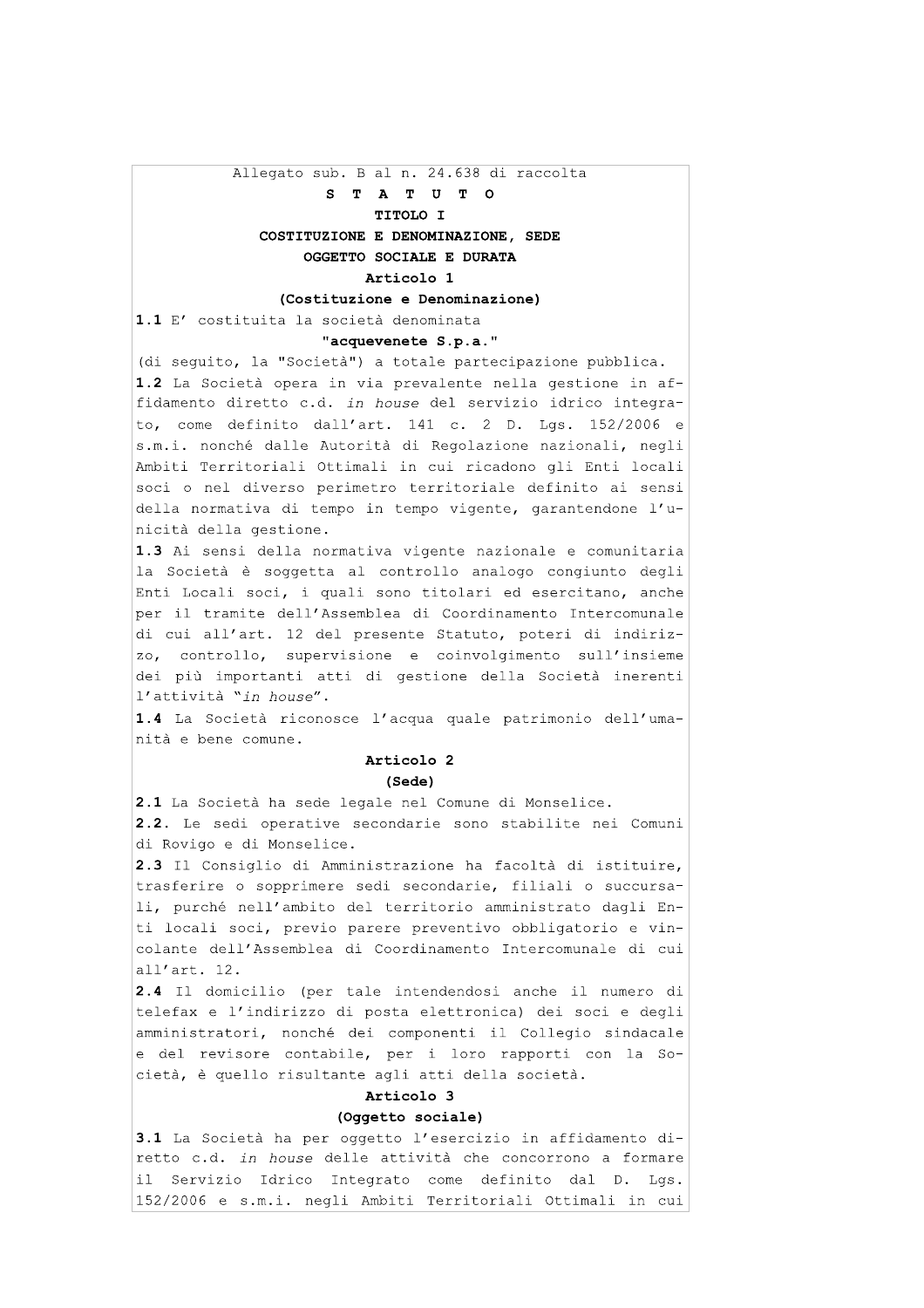ricadono gli Enti locali soci: in particolare, per Servizio Idrico Integrato si intende, ai sensi dell'art. 141 c. 2 del citato D. Lgs. 152/2006, l'insieme dei servizi di captazione, adduzione e distribuzione di acqua ad usi civili, di fognatura e di depurazione delle acque reflue, che deve essere gestito secondo principi di efficienza, efficacia ed economicità, nel rispetto delle norme nazionali e comunitarie.

3.2 La Società ha per oggetto l'organizzazione e la gestione di tutte le fasi del ciclo integrato dell'acqua e quindi oqni attività costituente, connessa, consequente, collegata o funzionale alla gestione del servizio idrico integrato negli Ambiti Territoriali Ottimali in cui ricadono gli Enti locali soci, quali a mero titolo esemplificativo:

- la progettazione, la costruzione e la gestione di impianti connessi al ciclo integrale delle acque;
- la gestione di impianti, anche a tecnologia complessa, di potabilizzazione, depurazione e smaltimento di acque ed in genere la gestione dei servizi pubblici di pertinenza dei Comuni, la gestione associata dei quali risponda all'interesse delle comunità locali, nonché la prestazione di servizi tecnici, amministrativi, contabili e di elaborazione dati:
- lo studio, lo sviluppo, la gestione e la commercializzazione di tecnologie, anche informatiche, per la salvaguardia dell'ambiente, in relazione all'attività di gestione integrata delle acque;
- lo spurgo di pozzi neri, la raccolta, il trasporto, il trattamento e lo smaltimento di reflui non pericolosi e di fanghi anche per conto di terzi;
- la gestione di laboratori di analisi chimiche e microbiologiche;
- l'utilizzo di impianti sia realizzati in proprio, che ad essa concessi in uso;
- l'attività di gestione dei servizi di verifica dei consumi, la bollettazione, la liquidazione, l'accertamento e la riscossione delle tariffe e dei tributi di cui alle attività sociali;
- quanto ritenuto utile per l'attuazione del Servizio Idrico Integrato, anche in associazione o in forma consortile, anche societaria, con altri gestori del servizio idrico;
- gli interventi e quant'altro previsto nel piano d'ambito o in altri atti di programmazione adottati dagli enti di governo degli Ambiti Territoriali Ottimali in cui ricadono gli Enti locali soci, ovvero previsto nel perimetro delle attività disposte dall'AEEGSI

3.3 La Società, nel rispetto della normativa vigente e previo parere vincolante dell'Assemblea di Coordinamento Intercomunale di cui all'articolo 12 del presente Statuto, potrà altresì assumere la gestione di altri servizi pubblici locali, nonché svolgere attività di produzione di servizi di in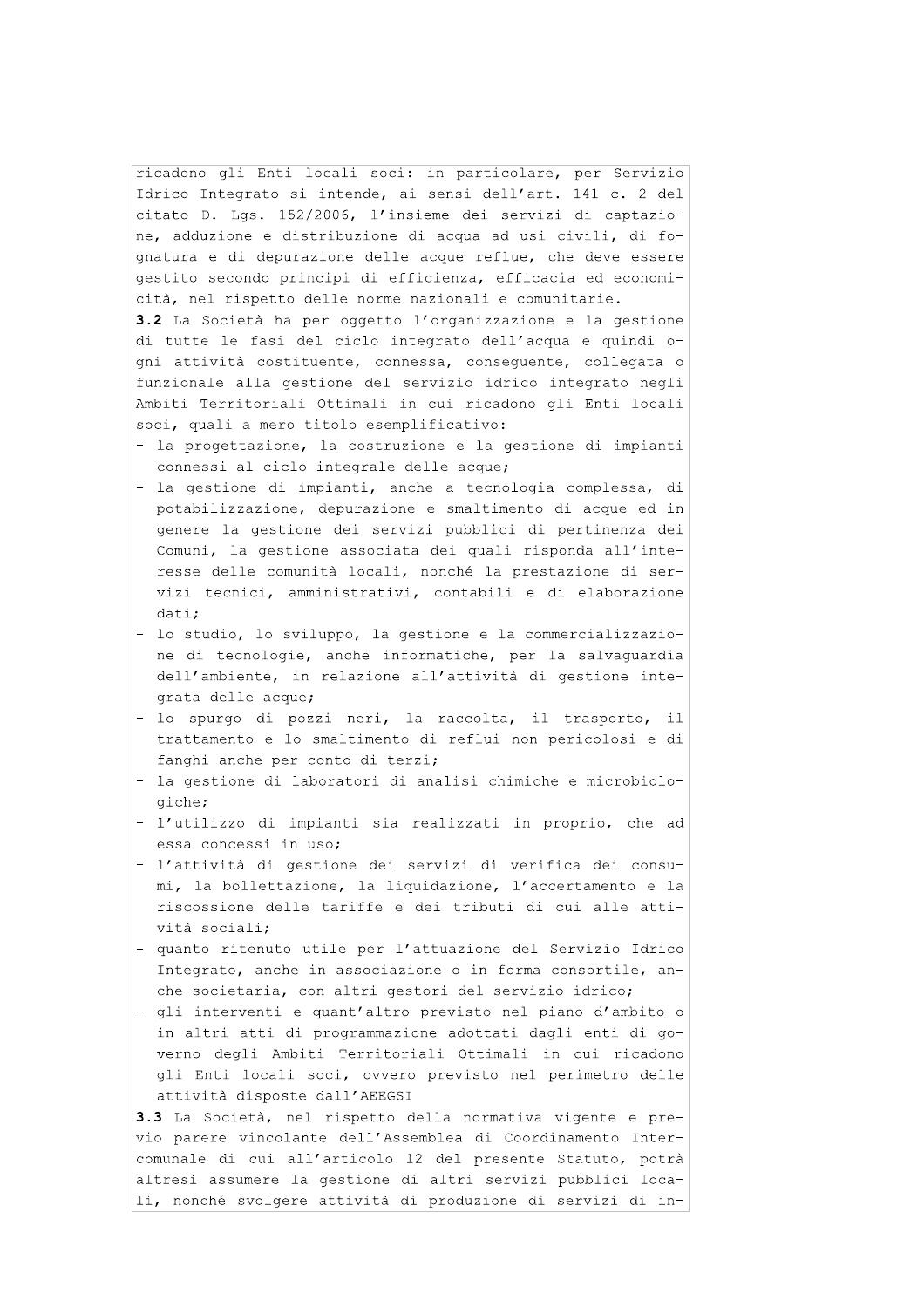teresse generale a favore degli Enti locali soci o di soggetti terzi, che gli enti locali soci non svolgano già mediante altre società partecipate.

3.4 In conformità ai principi dell'affidamento diretto "in house" dei servizi pubblici locali, la Società dovrà operare in misura prevalente nell'ambito territoriale degli Enti locali soci ed in favore di questi ultimi, ovvero delle collettività rappresentate dai soci, svolgendo a beneficio degli stessi la parte più importante della propria attività nel rispetto dei limiti fissati dalla legge o derivanti dalla giurisprudenza comunitaria o nazionale. In particolare, la Società realizza oltre l'80% (ottanta per cento) del volume di affari medio, calcolato nell'ultimo triennio, attraverso lo svolgimento di attività prestate in favore degli Enti locali soci o delle collettività dagli stessi rappresentate e la produzione ulteriore rispetto al suddetto limite di fatturato è consentita solo a condizione che la stessa permetta di conseguire economie di scala o altri recuperi di efficienza sul complesso dell'attività principale della società.

3.5 La Società assicura l'informazione agli utenti e garantisce l'accesso dei cittadini alle informazioni inerenti i servizi e le attività esercitati nell'ambito delle proprie competenze, alle tecnologie impiegate ed al funzionamento degli impianti.

3.6 La Società, per il consequimento dei suoi scopi istituzionali e nel rispetto della normativa vigente, in via non prevalente e strumentale, potrà svolgere ogni prestazione, attività, servizio attinente o connesso all'oggetto sociale, compiere tutte le operazioni commerciali, industriali e immobiliari, costituire società operative strumentali al consequimento dell'oqqetto sociale, assumere e qestire partecipazioni e interessenze in altre società o forme associative previste dalla legge, aventi oggetto analogo, affine o complementare al proprio, svolgere operazioni finanziarie e mobiliari, concedere fidejussioni, avalli, cauzioni e garanzie reali, anche a favore di terzi, società o enti controllati e/o collegati, per le obbligazioni connesse allo svolgimento dell'attività sociale - e comunque con espressa esclusione di qualsiasi attività svolta nei confronti del pubblico, della sollecitazione del pubblico risparmio e dell'erogazione del credito al consumo - sempre che ciò si riconnetta funzionalmente all'oggetto sociale o concerna attività a favore dei soci.

3.7 La Società, nel rispetto della normativa vigente, potrà partecipare a gare ad evidenza pubblica bandite dagli Enti locali soci o da altre amministrazioni aggiudicatrici aventi sede nel territorio dei predetti Enti locali per l'affidamento di servizi pubblici rientranti nel proprio oggetto socia $le.$ 

3.8 L'esercizio delle attività non costituenti servizio pub-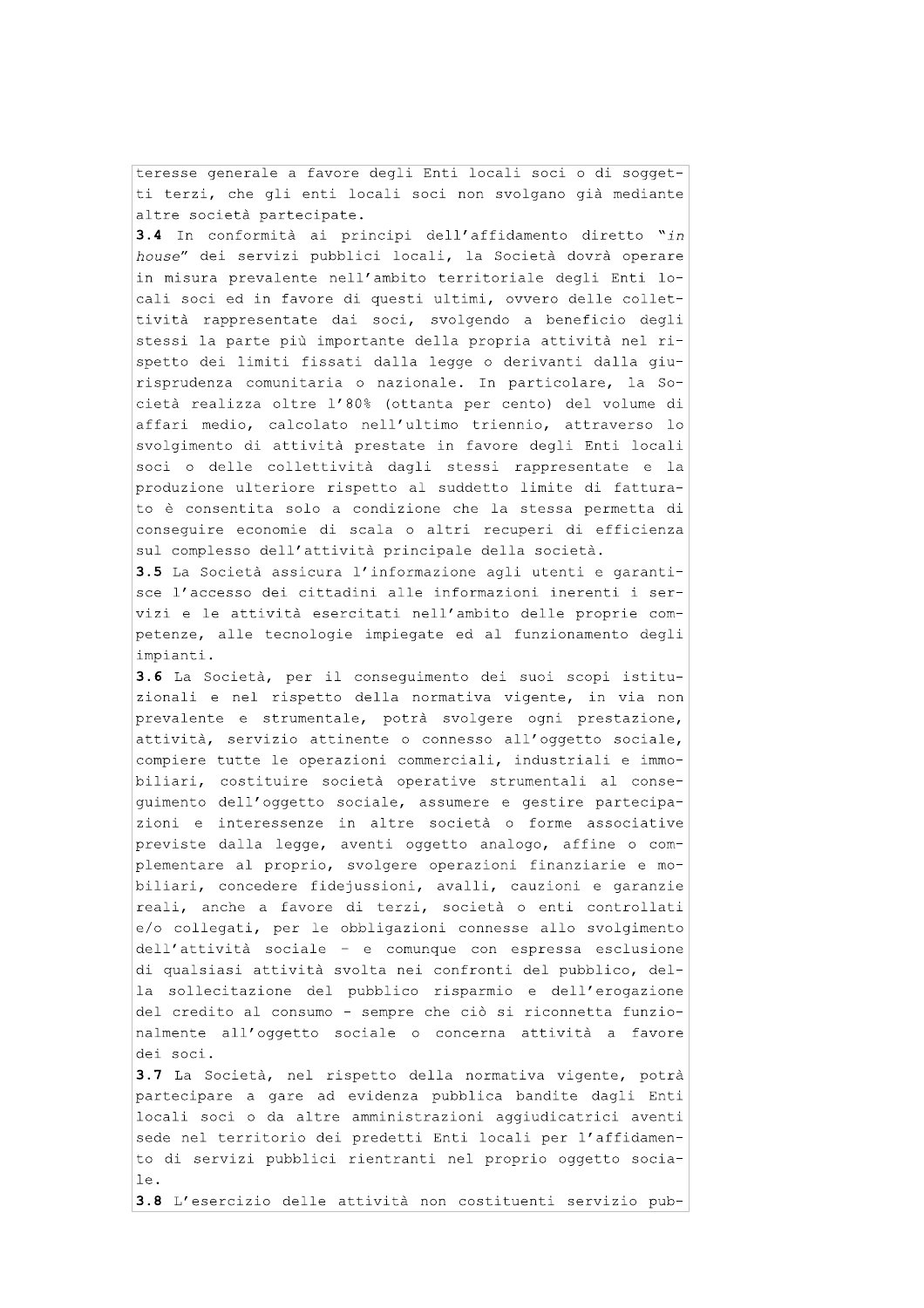blico locale di rilevanza economica a favore degli Enti locali soci o di soggetti terzi potrà essere svolta, previa approvazione da parte dell'Assemblea di Coordinamento Intercomunale tra i predetti Enti locali di cui all'articolo 12 del presente Statuto, purché ciò non rechi in alcun modo pregiudizio allo svolgimento delle attività di gestione dei servizi pubblici locali in favore dei soci, che debbono comunque rimanere prevalenti.

3.9 La Società potrà svolgere tutte le attività di cui all'oggetto sociale anche tramite soggetti terzi nei limiti e nel rispetto della normativa vigente.

3.10 La Società può instaurare e sviluppare rapporti di collaborazione con le amministrazioni statali, regionali e provinciali, le Aziende sanitarie, le Università nonché gli altri enti pubblici e può stipulare con essi convenzioni.

# Articolo 4

#### (Durata)

4.1 La durata della Società è fissata fino al trentuno (31) dicembre (12) duemilaquarantatre (2043).

TITOLO II

#### CAPITALE - TRASFERIMENTO DELLE AZIONI

### - RECESSO - FINANZIAMENTI

# Articolo 5

#### (Capitale)

5.1 Il capitale sociale è di euro 258.398.589,00 (duecentocinquantottomilio-

ni-trecentonovantottomilacinquecentoottantanove/00), rappresentato da numero 258.398.589 azioni ordinarie nominative del valore nominale di euro 1,00 ciascuna.

5.2 Il capitale è interamente pubblico, pertanto potranno essere soci esclusivamente qli Enti locali che ricadono neqli ambiti territoriali in cui la Società è affidataria dei servizi pubblici locali e che ne affidino la relativa gestione alla Società.

5.3 Il capitale può essere aumentato o diminuito, previa autorizzazione da parte dell'Assemblea di Coordinamento Intercomunale ai sensi dell'articolo 12, con deliberazione dell'Assemblea Straordinaria, alle condizioni e nei termini da questa stabiliti, nel rispetto delle disposizioni di legqe in materia.

5.4 Il capitale sociale potrà essere aumentato anche mediante conferimenti in denaro, di crediti, opere e in natura, nei limiti consentiti dalla legge.

5.5 I criteri di ripartizione delle azioni inoptate, le limitazioni o esclusioni all'esercizio o cessione del diritto di opzione sono deliberati in sede di aumento del capitale con l'approvazione di tanti soci che rappresentino più della metà del capitale sociale, anche se la deliberazione è presa in Assemblea di convocazione successiva alla prima.

5.6 Fatta eccezione per l'ipotesi di cui all'articolo 2447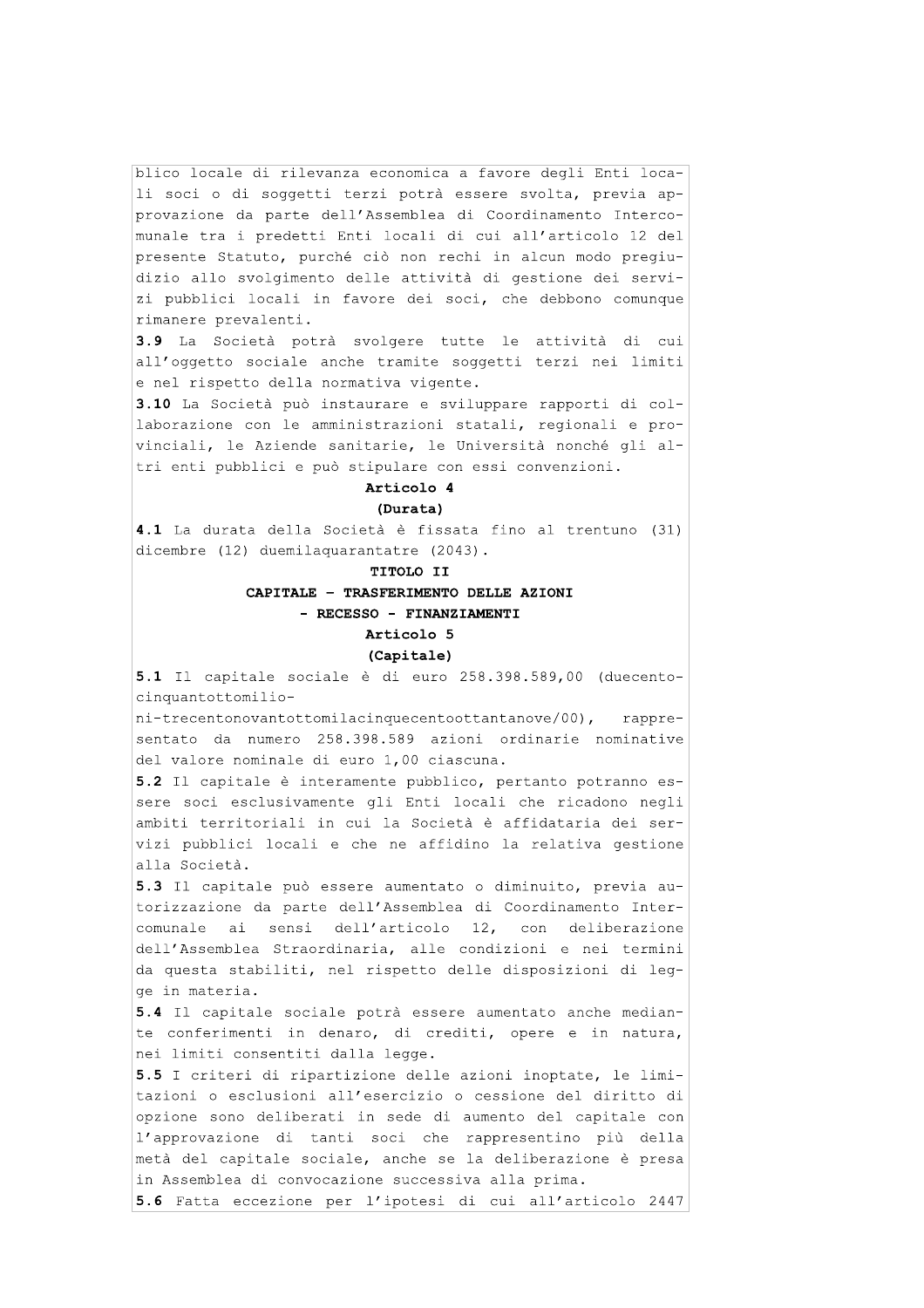del codice civile, l'aumento del capitale sociale può essere attuato anche mediante offerta di azioni di nuova emissione a terzi che siano nel possesso dei requisiti soggettivi di cui al paragrafo 5.2, escludendosi in tal caso il diritto di opzione dei soci; in tal caso, spetta ai soci che non hanno consentito alla decisione il diritto di recesso, a norma dell'articolo 2437 del codice civile.

5.7 La riduzione del capitale sociale può essere deliberata in ossequio al disposto degli articoli 2445, 2446 e 2447 del codice civile.

#### Articolo 6

#### (Azioni e Trasferimento)

6.1 Le azioni sono nominative, indivisibili e, fatto salvo quanto previsto agli articoli 6.4 e 6.5, liberamente trasferibili da parte di ciascun socio.

6.2 Possono essere emesse anche azioni aventi diritti diversi, comunque nei limiti consentiti dalla legislazione vigente.

6.3 Nel caso di pegno, usufrutto o qualsiasi altro vincolo sulle azioni, il diritto di voto spetta esclusivamente al socio intestatario del titolo.

6.4.1 Qualora i soci intendano porre in essere un atto che sia volto a, od abbia per effetto di trasferire a qualsiasi titolo, in tutto o in parte, la rispettiva partecipazione nella Società, e/o diritti di opzione in caso di aumento del capitale sociale di propria spettanza (di sequito, le "Azioni e/o relativi diritti" e il "Trasferimento"), è riservato il diritto di prelazione agli altri soci, in proporzione alle azioni detenute.

6.4.2 Al fine di procedere con il Trasferimento, il socio dovrà offrire in prelazione agli altri soci le Azioni e/o relativi diritti che ne formano oggetto. La relativa offerta, con l'indicazione del nome del cessionario - specificando la sussistenza dei requisiti di cui all'articolo 5.2 - del prezzo, della quantità delle Azioni e/o relativi diritti e delle altre condizioni, deve essere comunicata mediante lettera raccomandata con avviso di ricevimento o P.E.C. agli altri soci (nonché al Presidente del Consiglio di Amministrazione e al Presidente dell'Assemblea di Coordinamento Intercomunale di cui all'articolo 12) che potranno dichiarare di accettarla, senza possibilità di modificarne alcun elemento, mediante lettera raccomandata con avviso di ricevimento o P.E.C., da inviare al socio offerente entro il termine di 30 (trenta) giorni dal ricevimento della comunicazione contenente l'offerta; qualora il socio che ha ricevuto l'offerta non si avvalga del suo diritto di prelazione, le Azioni e/o relativi diritti ad esso offerti potranno essere offerti a terzi (salvo quanto previsto al successivo Articolo 6.5) o agli altri soci.

6.5.1 Qualora nessun socio eserciti il diritto di prelazione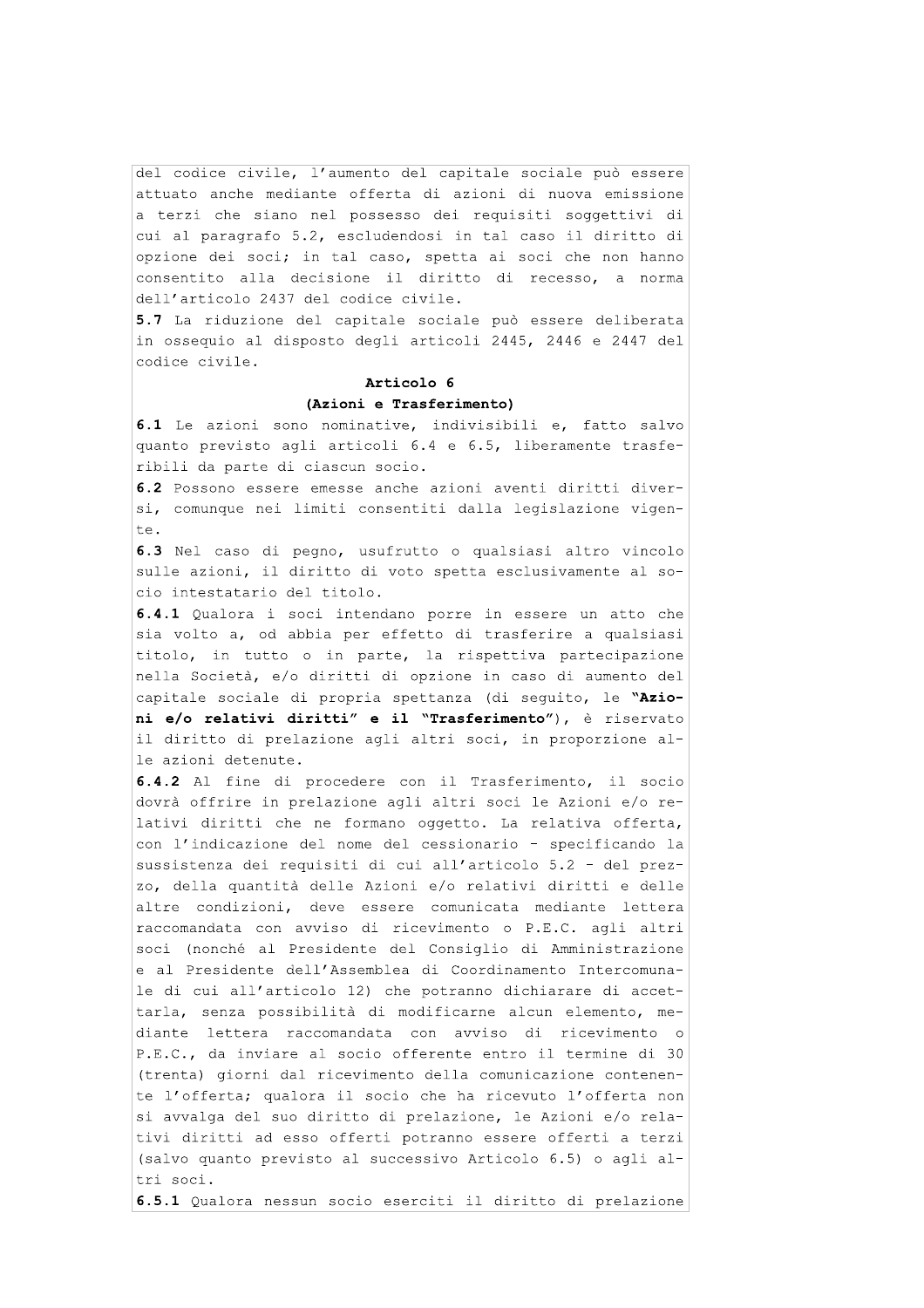di cui al precedente articolo 6.4 o esso venga esercitato solamente su parte delle Azioni e/o relativi diritti offerti in prelazione, il Trasferimento sarà sottoposto alla valutazione di ammissibilità da parte del Consiglio di Amministrazione che dovrà verificare la sussistenza dei requisiti di cui all'articolo 5.2 e acquisire il nulla osta dell'Assemblea di Coordinamento Intercomunale degli Enti locali soci.

6.5.2 Il socio che intenda procedere al Trasferimento delle proprie Azioni e/o relativi diritti a terzi, in tutto o in parte, dovrà darne comunicazione alla Società mediante lettera raccomandata o P.E.C. contenente la proposta di alienazione, completa dell'indicazione della persona del cessionario, il prezzo e le modalità di Trasferimento e della descrizione delle Azioni e/o relativi diritti di cui intende disporre.

6.5.3 La decisione sull'ammissione dovrà essere presa senza indugio ed il Consiglio di amministrazione ne darà comunicazione al socio con lettera raccomandata inviata all'indirizzo risultante dal libro soci.

6.5.4 Qualora entro il termine di 30 (trenta) giorni dal ricevimento da parte della Società della richiesta di valutazione di ammissibilità, non pervenga al socio richiedente la comunicazione contenente la decisione, detta valutazione si intenderà positiva ed il socio potrà trasferire le Azioni e/o relativi diritti oggetto della richiesta.

6.6 Il Trasferimento potrà essere effettuato al soggetto e alle condizioni indicate nell'offerta di prelazione, entro 90 (novanta) giorni dalla scadenza del termine per l'esercizio del diritto di prelazione di cui all'articolo 6.4.2. Qualora il trasferimento non venga perfezionato entro il predetto termine di 90 (novanta) giorni, il Trasferimento torna ad essere soggetto ai vincoli di cui all'articolo 6.3.

6.7 E' da considerare inefficace nei confronti della Società ogni Trasferimento effettuato in violazione di quanto previsto all'articolo 5.2 o agli articoli 6.4 e 6.5.

6.8 Tutte le disposizioni di cui ai precedenti articoli 6.4 e 6.5 non troveranno applicazione nel caso di Trasferimento di tutta o parte della propria partecipazione da parte di Enti locali soci a loro forme associative, per consequire rappresentanza unitaria ovvero da forme associative di Enti locali agli Enti locali stessi.

#### Articolo 7

#### (Obbligazioni - Finanziamenti - Patrimoni destinati)

7.1 Il Consiglio di Amministrazione della Società ha facoltà di emettere obbligazioni ordinarie, sia nominative che al portatore. La Società ha facoltà di emettere obbligazioni convertibili in azioni a condizione che il capitale rimanga interamente pubblico e i titolari di obbligazioni convertibili abbiano i requisiti di cui all'articolo 5.2.

7.2 La Società trae i mezzi per il conseguimento dei propri scopi da: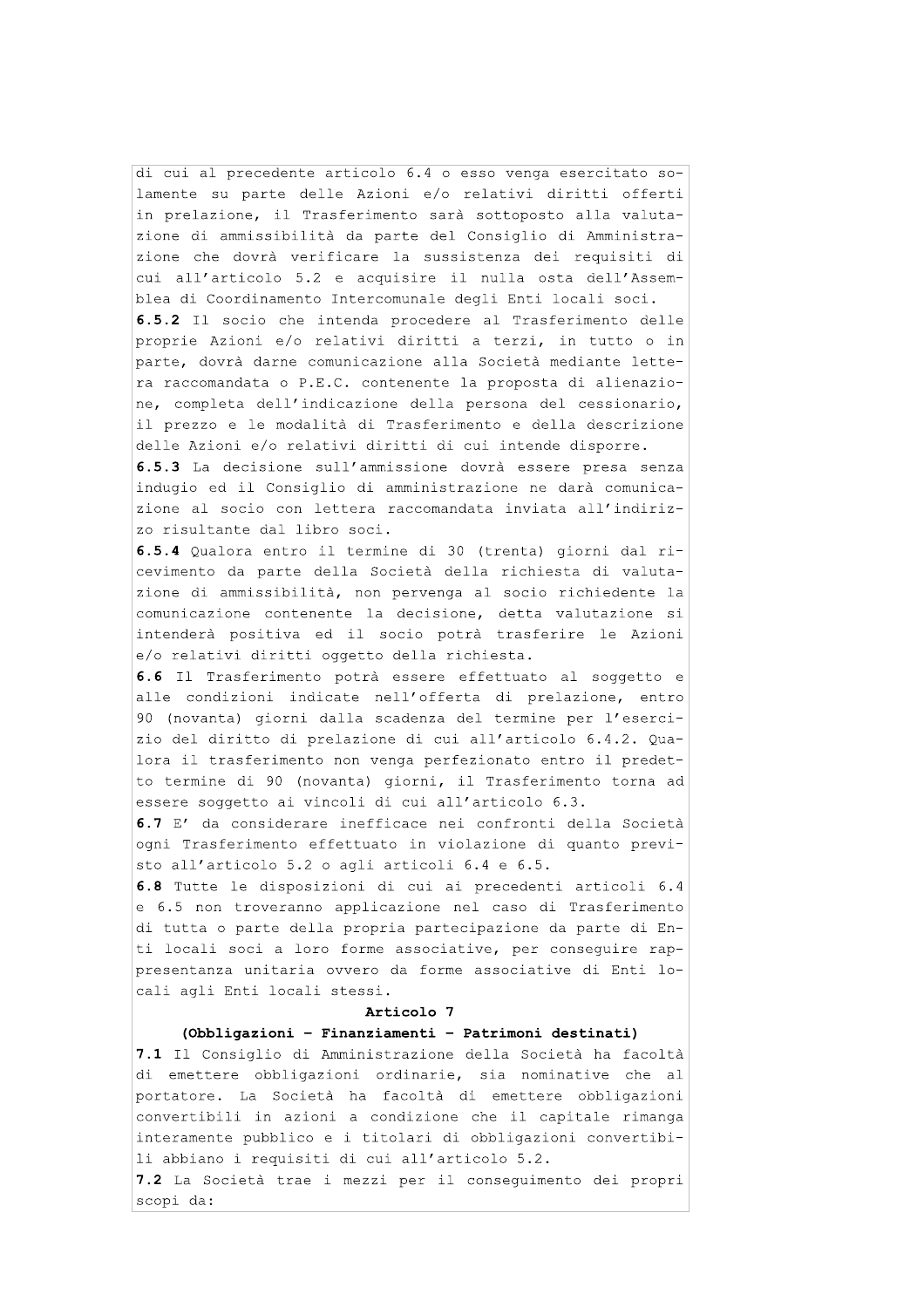- finanziamenti a breve, media e lunga scadenza, da attingere presso Enti finanziari abilitati all'esercizio di tali operazioni;

- contributi e/o finanziamenti forniti a qualsiasi titolo dal settore pubblico e/o privato;

- qualsiasi altra entrata finanziaria compatibile con i fini sociali e con la legislazione vigente.

7.3 La Società può ricorrere a finanziamenti da parte dei soci, nel rispetto delle relative norme di legge e regolamentari. Tali finanziamenti possono essere effettuati, anche non in proporzione al capitale sociale, e si intendono sempre non onerosi, salvo espresso patto contrario, in qual caso si applicherà un tasso non inferiore a quello legale.

7.4 La Società può costituire patrimoni destinati ad uno specifico affare ai sensi degli articoli 2447 bis e sequenti del codice civile. La deliberazione è adottata dall'Assemblea straordinaria ai sensi e con le maggioranze di cui all'articolo 10 del presente Statuto, previo parere preventivo obbligatorio e vincolante dell'Assemblea di Coordinamento Intercomunale.

# TITOLO III ASSEMBLEA DEI SOCI Articolo 8

(Disposizioni generali e norme per il computo dei quorum)

8.1 L'Assemblea, regolarmente costituita, rappresenta l'universalità dei soci e le sue deliberazioni, prese in conformità alla legge e al presente Statuto, obbligano tutti i soci ancorché astenuti, non intervenuti o dissenzienti.

8.2 l'Assemblea è ordinaria e straordinaria ai sensi di legqe.

8.3 L'Assemblea è convocata presso la sede della Società o in un luogo diverso, purché in Italia.

8.4 Ogni socio che sia iscritto nel libro dei soci ha diritto di partecipare all'Assemblea e il suo voto vale in misura proporzionale alla sua partecipazione alla Società.

8.5 Nel computo del quorum costitutivo non si considera il capitale sociale rappresentato da azioni prive del diritto di voto.

8.6 Le azioni proprie sono computate ai fini del calcolo del quorum costitutivo e del quorum deliberativo, ma non possono esercitare il diritto di voto. Le azioni per le quali non può essere esercitato il diritto di voto sono computate ai fini della regolare costituzione dell'Assemblea; le medesime azioni (salvo diversa disposizione di legge) e quelle per le quali il diritto di voto non è esercitato a seguito della dichiarazione del socio di astenersi per conflitto di interessi non sono computate ai fini del calcolo delle maggioranze necessarie all'approvazione della delibera.

> Articolo 9 (Assemblea ordinaria)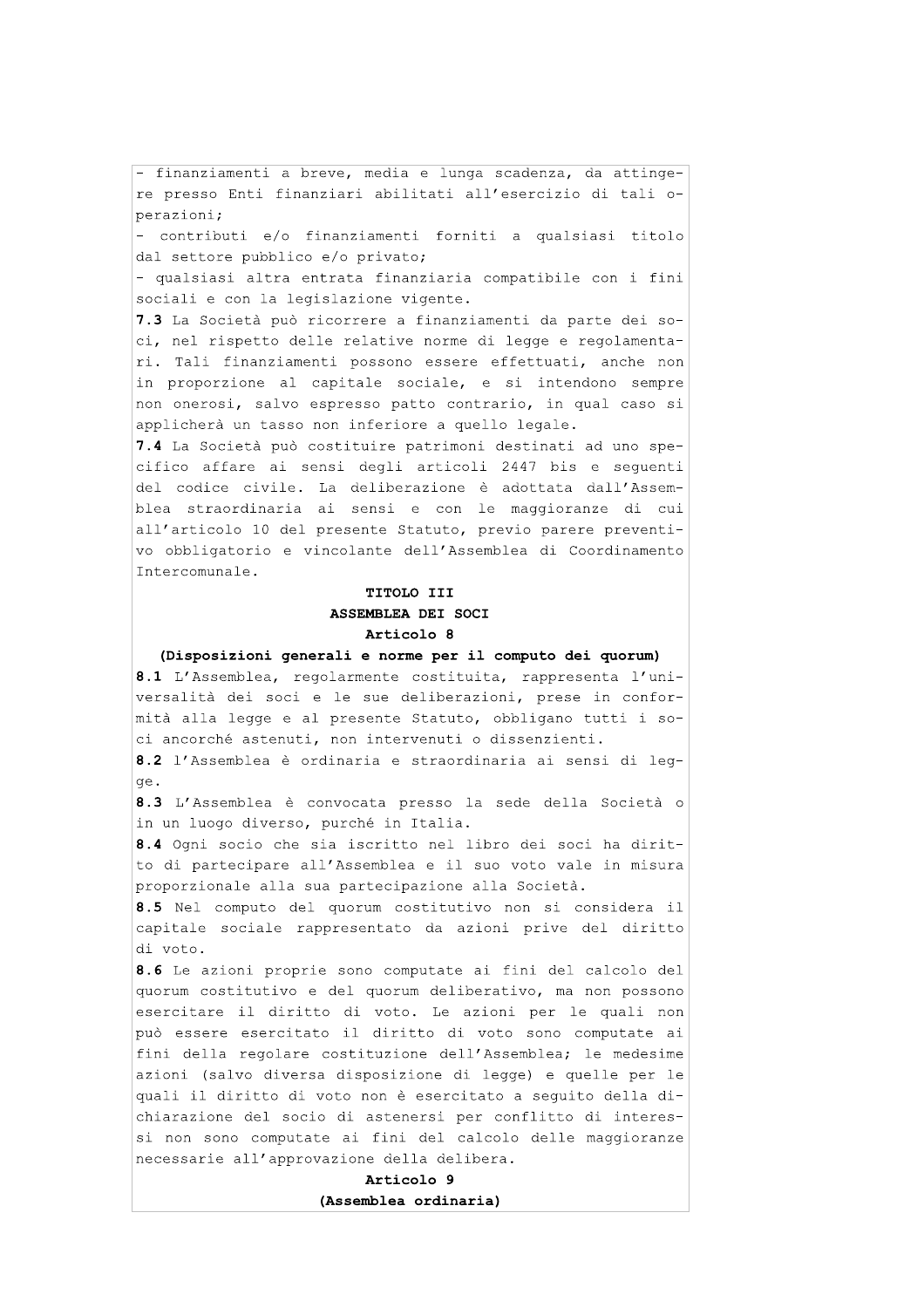9.1 L'Assemblea ordinaria è convocata almeno due volte l'anno, di cui una entro 120 (centoventi) giorni dalla chiusura dell'esercizio sociale, ovvero entro 180 (centottanta) giorni dalla predetta chiusura quando lo richiedono particolari esigenze relative alla struttura e all'oggetto della Società e nel caso in cui la Società sia tenuta alla redazione del bilancio consolidato.

9.2 L'Assemblea ordinaria è inoltre convocata ogni volta che l'organo amministrativo lo ritenga opportuno e quando ne è fatta domanda all'organo amministrativo medesimo da tanti soci che rappresentino almeno un ventesimo del capitale sociale, a condizione che nella domanda stessa siano indicati gli argomenti da trattare su cui, a norma di legge, non serva una proposta, un progetto o una relazione predisposta dagli amministratori.

9.3 L'Assemblea ordinaria delibera nelle materie ad essa riservate dalla legge e dal presente Statuto.

9.4 In particolare sono riservate alla competenza esclusiva dell'Assemblea ordinaria, fermo restando quanto previsto dal paragrafo 12.4 del presente Statuto:

- $\overline{a}$ ) l'approvazione del bilancio di esercizio;
- b) la determinazione del numero, la nomina e la revoca degli amministratori;
- c) la nomina dei sindaci e del Presidente del Collegio sindacale e, quando è previsto, del soggetto al quale è affidato il controllo contabile;
- d) la determinazione del compenso degli amministratori e dei sindaci e del revisore/società di revisione, se non è previsto dallo Statuto;
- e) la deliberazione dell'azione di responsabilità degli amministratori, dei sindaci e del revisore o società di revisione;
- f) la richiesta ai soci di finanziare e/o garantire i programmi di attività della Società;
- q) le deliberazioni sulle richieste di parere sottoposte al suo esame dall'organo amministrativo, ferma in ogni caso la responsabilità degli amministratori per gli atti dagli stessi compiuti;

9.5 Fermo restando quanto previsto dal paragrafo 12.4 del presente Statuto, l'Assemblea approva, su proposta dell'organo amministrativo:

a) qli indirizzi qenerali programmatici e strategici;

b) il budget annuale, il piano industriale e il piano degli investimenti annuale o pluriennale con le quali attuare il piano e le sue modificazioni sostanziali, ferme le competenze di programmazione, regolazione e controllo delle Autorità competenti in materia.

9.6 L'Assemblea ordinaria in prima convocazione è regolarmente costituita con la presenza di tanti soci che rappresentino almeno il 65% del capitale sociale e, in seconda e nelle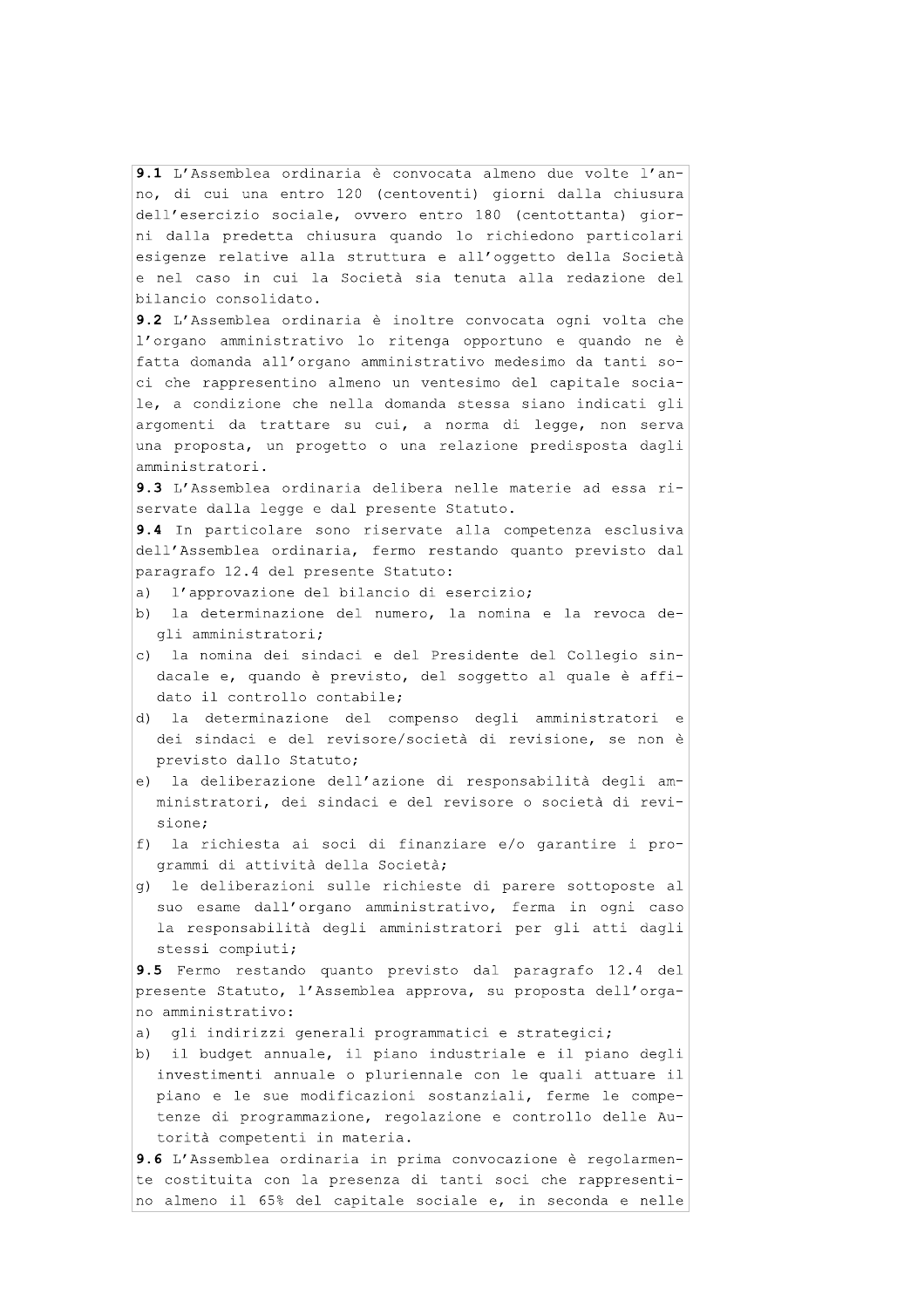ulteriori convocazioni, almeno il 55 % del capitale sociale presente.

9.7 L'Assemblea ordinaria, sia in prima sia in seconda e in ogni ulteriore convocazione, delibera con il voto favorevole della maggioranza assoluta del capitale presente.

9.8 In deroga a quanto precede sub par 9.6 e 9.7, l'Assemblea non delibera sulla rinunzia o transazione sull'azione di responsabilità nei confronti degli amministratori, se consta il voto contrario di almeno un quinto del capitale ai sensi di legge, e delibera la nomina degli amministratori, sia in prima che nelle successive convocazioni, con le modalità di cui al successivo art. 15.

#### Articolo 10

#### (Assemblea straordinaria)

10.1 L'Assemblea straordinaria delibera, fermo restando quanto previsto dal paragrafo 12.4 del presente Statuto:

- a) le modifiche dell'atto costitutivo e dello Statuto;
- b) l'emissione di obbligazioni convertibili e la costituzione di patrimoni destinati, a condizione che il capitale rimanga integralmente pubblico;
- c) la nomina e la determinazione dei compensi dei liquidatori:
- d) sulle altre materie ad essa attribuite dalla legge e dal presente Statuto.

10.2 L'Assemblea straordinaria in prima convocazione è regolarmente costituita con la presenza di tanti soci che rappresentino il 65% del capitale sociale e delibera con il voto favorevole di tanti soci che rappresentino più della metà del capitale sociale presente.

10.3 L'Assemblea straordinaria in seconda convocazione e nelle successive è regolarmente costituita con la presenza di tanti soci che rappresentino almeno il 55% del capitale sociale e delibera con il voto favorevole della maggioranza assoluta del capitale presente.

10.4 In deroga a quanto previsto al paragrafo 10.3, l'Assemblea, sia in prima che in seconda convocazione, delibera con il voto favorevole dei soci che rappresentino più di un terzo del capitale sociale per le deliberazioni concernenti: (i) il cambiamento dell'oggetto sociale ; (ii) la trasformazione della Società; (iii) lo scioglimento anticipato; (iv) le altre operazioni indicate dall'articolo 2369 comma 5 del codice civile; (v) le modifiche alla clausola di prelazione o di nulla osta preventivo; (vi) gli atti straordinari di gestione che abbiano come effetto quello di una modificazione delle quote di partecipazione (quali: la scissione non proporzionale, la fusione con conquagli in denaro o con assegnazione di azioni in modo non proporzionale etc.); (vii) l'emissione di azioni privilegiate e di obbligazioni o strumenti finanziari partecipativi convertibili; (viii) l'introduzione o la soppressione di clausole compromissorie.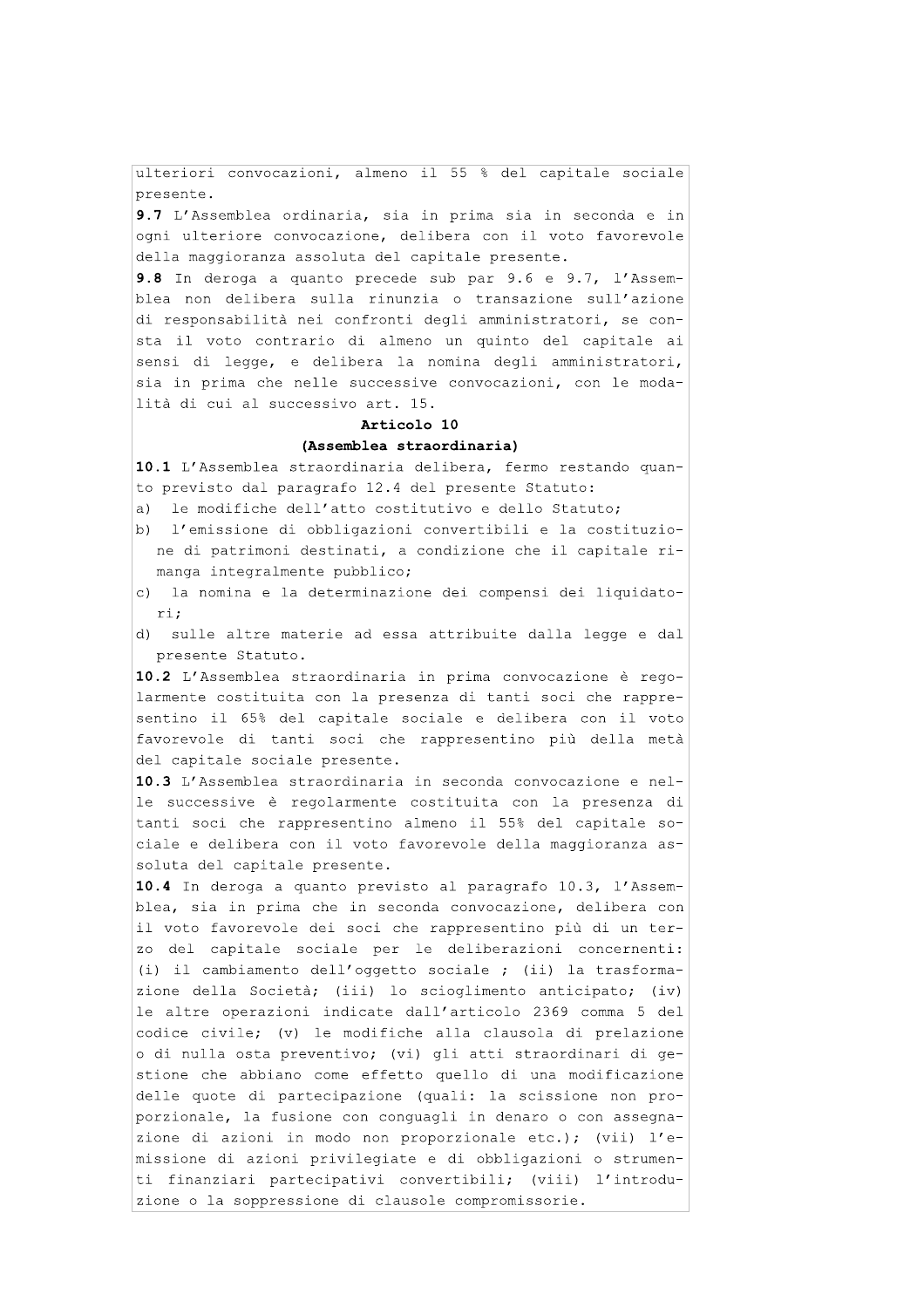10.5 In deroga a quanto previsto ai precedenti paragrafi, l'Assemblea delibera sia in prima che nelle successive convocazioni con l'approvazione di tanti soci che rappresentino più della metà del capitale sociale le materie di cui all'articolo 5.5 dello Statuto.

#### Articolo 11

# (Convocazione, intervento, rappresentanza, presidenza e voto nell'Assemblea)

11.1 L'Assemblea è convocata dall'organo amministrativo o, in caso di sua impossibilità o inerzia, dal Collegio sindacale e/o di un suo componente o dal Presidente del Tribunale competente per territorio rispetto alla sede della Società, nel caso di cui all'articolo 2367 del codice civile.

11.2 L'Assemblea è convocata con avviso ricevuto almeno otto giorni prima di quello fissato per l'adunanza, con lettera raccomandata o a mezzo posta elettronica certificata ovvero con qualsiasi altro mezzo idoneo ad assicurare la tempestiva informazione sugli argomenti da trattare e la prova dell'avvenuto ricevimento (quali, lettera consegnata a mano, telefax, posta elettronica con attestazione di avvenuta ricezione), e pervenuto ai destinatari al domicilio risultante dai libri sociali.

11.3 Nell'avviso di convocazione devono essere indicati: (i) il giorno, l'ora e il luogo dell'adunanza, nonché i luoghi eventualmente ad esso collegati con mezzi telematici;  $(iii)$ l'elenco delle materie da trattare. Nell'avviso di convocazione può essere prevista una data di seconda convocazione (in giorno diverso da quello fissato per la prima), per il caso in cui l'Assemblea di prima convocazione non risulti validamente costituita. L'avviso di convocazione può indicare al massimo due date ulteriori per le assemblee successive alla seconda.

11.4 Anche in assenza di formale convocazione, l'Assemblea è validamente costituita quando ad essa partecipi l'intero capitale sociale e tutti gli amministratori e sindaci (se nominati) siano presenti o informati dell'adunanza e nessuno si opponga alla trattazione dell'argomento; l'eventuale opposizione degli amministratori e dei sindaci non presenti all'adunanza dovrà essere trasmessa per iscritto alla sede della Società prima dell'adunanza.

11.5 L'Assemblea si può svolgere anche in più luoghi, contigui o distanti, audio e/o video collegati, a condizione che siano rispettati il metodo collegiale; in particolare, è necessario che:

(i) siano presenti nello stesso luogo il Presidente dell'Assemblea e il soggetto verbalizzante, i quali provvederanno alla formazione e alla sottoscrizione del verbale, dovendosi ritenere svolta l'adunanza in detto luogo;

(ii) sia consentito al Presidente dell'Assemblea, anche a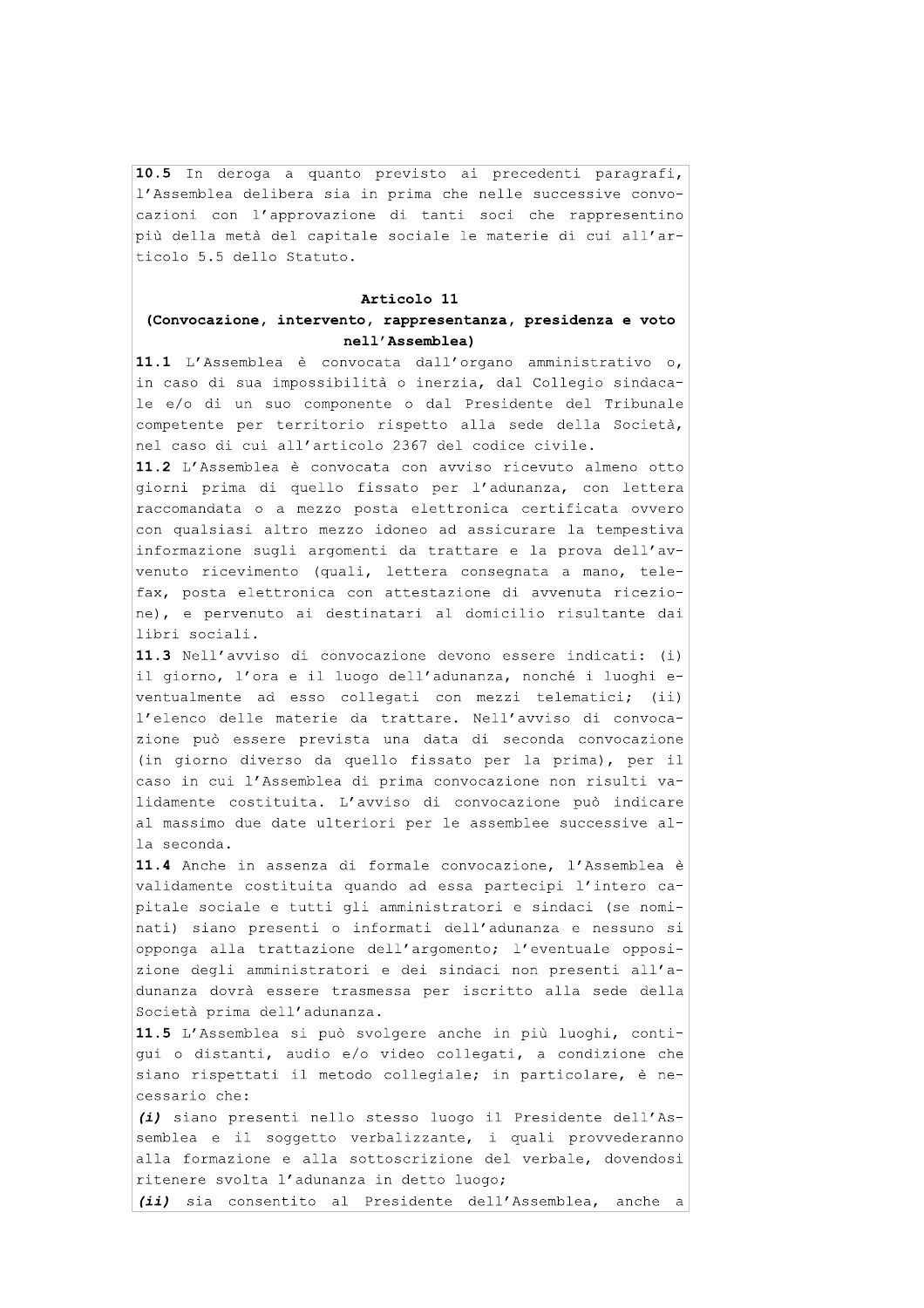mezzo del proprio ufficio di presidenza, di accertare l'identità e la legittimazione degli intervenuti, regolare lo svolgimento dell'adunanza, constatare e proclamare i risultati della votazione;

(iii) sia consentito al soggetto verbalizzante di percepire adeguatamente gli eventi Assembleari oggetto di verbalizzazione;

(iv) sia consentito agli intervenuti di partecipare alla discussione e alla votazione simultanea sugli argomenti all'ordine del giorno, nonché di visionare, ricevere e trasmettere documenti;

(v) siano indicati nell'avviso di convocazione (salvo che si tratti di Assemblea tenuta ai sensi del precedente punto 11.4) i luoghi audio e/o video collegati a cura della Società.

11.6 Possono intervenire all'Assemblea coloro ai quali spetta il diritto di voto, che siano iscritti al libro degli azionisti

11.7 Ogni socio che abbia diritto di intervenire all'Assemblea può farsi rappresentare da altro soggetto, purché socio, con delega scritta, che deve essere conservata dalla Società; ogni socio non può rappresentare più di un altro socio. La delega conferita per la singola Assemblea ha effetto anche per l'adunanza delle successive convocazioni.

11.8 Il diritto di voto non può essere esercitato dal socio per conto di altri Enti locali soci, ovvero nelle deliberazioni in cui ha per conto proprio o di terzi un interesse in conflitto con la Società.

11.9 L'Assemblea è presieduta dall'amministratore unico o dal Presidente del Consiglio di amministrazione ovvero, in caso di sua assenza o impedimento, da persona designata dagli intervenuti a maggioranza semplice del capitale presente.

11.10 Il Presidente dell'Assemblea verifica la regolarità della costituzione, accerta l'identità e la legittimazione dei presenti, regola il suo svolgimento, propone la modifica delle modalità di trattazione dell'ordine del giorno per il quale deve acquisire il voto favorevole della maqqioranza semplice del capitale presente, accerta e proclama i risultati delle votazioni; degli esiti di tali accertamenti deve essere dato conto nel verbale.

11.11 Le deliberazioni dell'Assemblea devono constare da verbale sottoscritto dal Presidente dell'Assemblea e dal soggetto verbalizzante; il verbale, anche se redatto in forma di atto pubblico, deve essere trascritto nel libro delle decisioni dei soci.

#### TITOLO IV

CONTROLLO ANALOGO DEGLI ENTI LOCALI SOCI SULLA GESTIONE DEI SERVIZI PUBBLICI LOCALI OGGETTO DI AFFIDAMENTO DIRETTO ALLA SOCIETÀ - ASSEMBLEA DI COORDINAMENTO INTERCOMUNALE - CONTROL-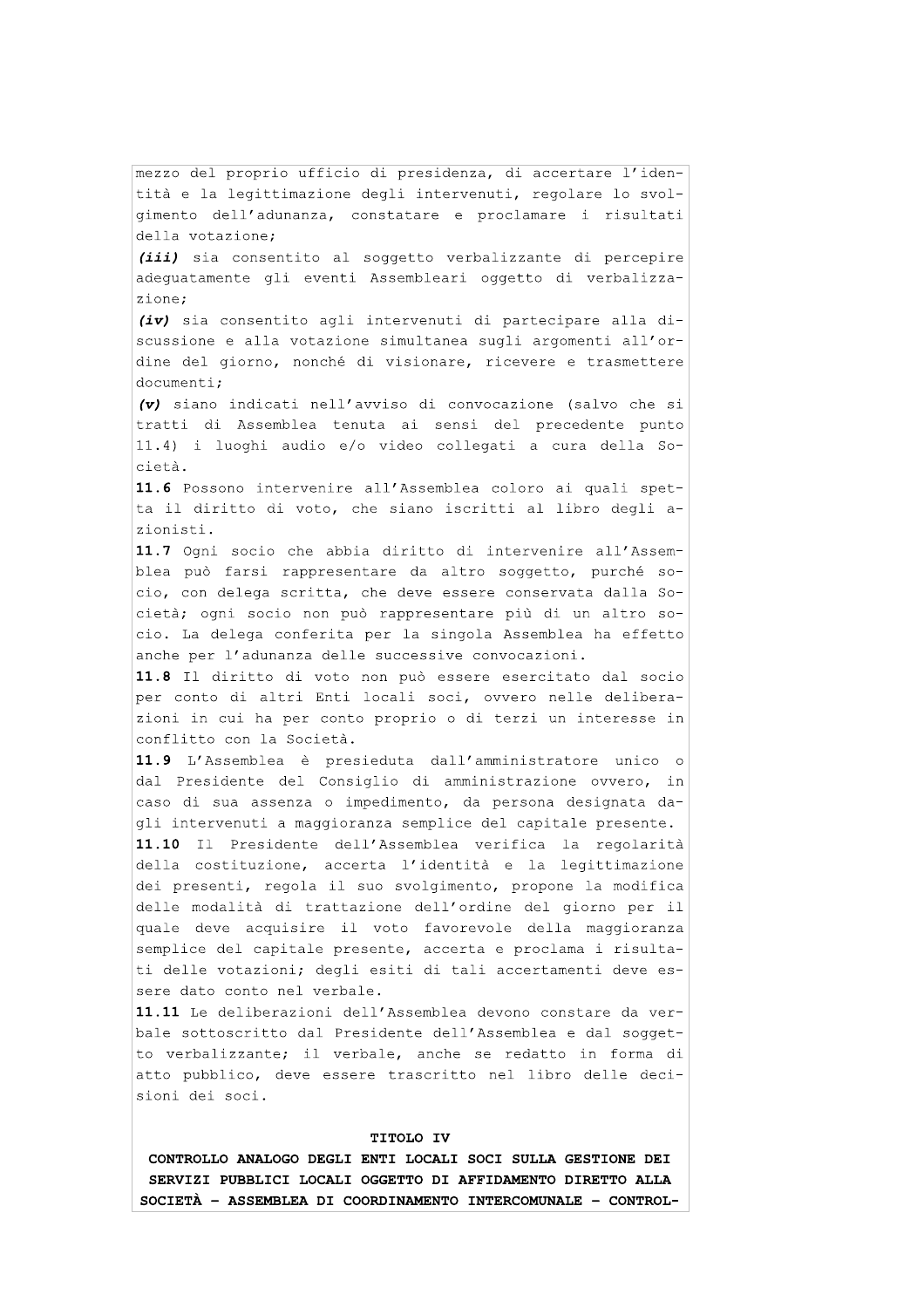## LO SULLA GESTIONE DEI SERVIZI AFFIDATI ALLA SOCIETA DA PARTE DI AUTORITA PREPOSTE SULLA BASE DELLE SINGOLE NORMATIVE DI **SETTORE**

# Articolo 12

# (Controllo analogo degli Enti Locali soci sulla gestione dei servizi pubblici locali oggetto di affidamento diretto alla Societa - Assemblea di Coordinamento Intercomunale)

LO SULLA GESTIONE DEI SER<br>DI AUTORITÀ PREPOSTE SUL<br>1<br>(Controllo analogo degli<br>3<br>servizi pubblici locali c<br>5<br>ocietà - Assemblea c<br>12.1 La Società, in quano<br>servizi pubblici locali,<br>vigente al controllo analo<br>1 e esercitato 12.1 La Società, in quanto affidataria diretta in house di servizi pubblici locali, è soqqetta ai sensi della normativa vigente al controllo analogo degli Enti locali soci che viene esercitato a) a livello istituzionale attraverso le prerogative spettanti ai soci nelle assemblee ordinarie e straordinarie della Società, attraverso la rappresentanza congiunta ed effettiva, e quindi la partecipazione mediata, di tutti gli Enti locali soci negli organi direttivi e di controllo della Società e attraverso il diritto di accesso agli atti societari in base alle leggi vigenti e secondo le modalità previste dal presente Statuto o con apposito regolamento; b) direttamente sul proprio territorio da parte di ciascun Ente locale socio, il quale vigila sul corretto adempimento degli obblighi previsti dal contratto di servizio; c) congiuntamente attraverso l'Assemblea di Coordinamento Intercomunale costituita da tutti gli Enti locali soci.

12.2 Gli Enti locali soci, mediante apposita convenzione stipulata ai sensi dell'art. 30 del D. Los. n. 267/2000 s.m.i., costituiscono l'Assemblea di Coordinamento Intercomunale, attribuendo alla stessa le funzioni esercitate congiuntamente di vigilanza, verifica ed indirizzo strategico, al fine di consentire agli Enti locali soci congiuntamente tra loro l'esercizio di un controllo analogo a quello esercitato sui propri servizi che esercita mediante pareri preventivi vincolanti, pareri preventivi obbligatori non vincolanti e direttive generali. La convenzione disciplina le modalità di funzionamento dell'Assemblea di Coordinamento Intercomunale.

12.3 L'Assemblea di Coordinamento Intercomunale - fermi restando i principi generali e i diritti e gli obblighi che governano il funzionamento delle società per azioni in materia di amministrazione e controllo e senza alcun pregiudizio dei poteri spettanti alle competenti Autorità in base alle singole discipline di settore - esercita funzioni di indirizzo e controllo nei confronti degli organi societari con esclusione del Collegio sindacale con cui si confronta ai sensi del paragrafo 12.4.5., ai fini dell'esercizio del controllo analogo congiunto sulla gestione dei servizi pubblici locali oggetto di affidamento diretto alla Società, in conformità a quanto previsto dall'oggetto sociale. paragrafo 12.4.5., ai fini dell'<br>logo congiunto sulla gestione dei<br>getto di affidamento diretto al<br>quanto previsto dall'oggetto soci<br>12.4 L'Assemblea di Coordinamento<br>ti competenze.<br>12.4.1 Formula pareri preventiv<br>preventi Fo 12.4.5., ai fini dell'esercizi<br>
migiunto sulla gestione dei serviz<br>
i affidamento diretto alla Soci-<br>
previsto dall'oggetto sociale.<br>
Assemblea di Coordinamento Intercetenze.<br>
Formula **pareri preventivi vinco**<br>
iva auto

12.4 L'Assemblea di Coordinamento Intercomunale ha le sequenti competenze.

12.4.1 Formula pareri preventivi vincolanti ed esprime la preventiva autorizzazione, se del caso formulando appositi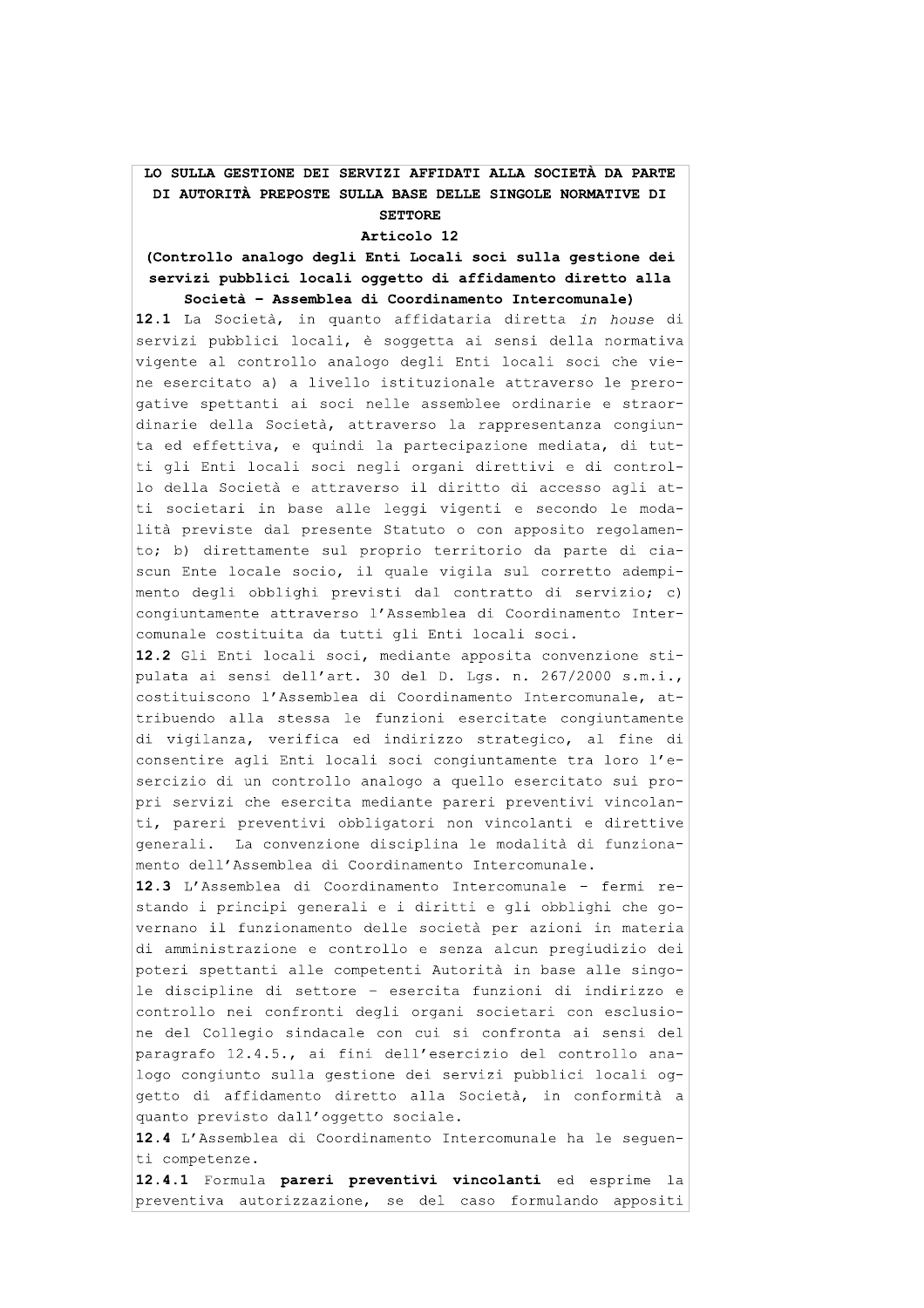indirizzi e prescrizioni, sulle decisioni della Società concernenti i seguenti atti: a) i piani strategici e industriali, ivi compresa la definizione degli indirizzi generali programmatici e strategici che la Società deve assumere per eventuali società operative controllate, e ogni altro piano o programma comunque denominato che si proponga di stabilire gli orientamenti generali sulla politica e gestione aziendale; b) l'assunzione da parte della Società di servizi pubblici locali ulteriori rispetto al Servizio Idrico Integrato e di attività di produzione di servizi di interesse generale a favore degli Enti locali soci o di soggetti terzi; c) la destinazione del Fondo Nuovi Investimenti e politiche sociali; d) l'assunzione delle attività non costituenti servizio pubblico locale di rilevanza economica a favore degli Enti locali soci o di soggetti terzi che non rechino in alcun modo pregiudizio allo svolgimento delle attività di gestione dei servizi pubblici locali in favore dei soci, che debbono comunque rimanere prevalenti; e) la modifica dell'oggetto sociale, della durata della Società e ogni altra modifica statutaria e/o dell'atto costitutivo non dovuta da obblighi normativi; f) il trasferimento o la soppressione di sedi secondarie, nonché lo spostamento della sede sociale altrove, purché nell'ambito del territorio amministrato dagli Enti locali so $ci:$ g) i budget annuali di esercizio, comprensivi dei programmi degli investimenti; h) qli schemi dei contratti di servizio da stipulare con le Autorità preposte in base alle singole normative di settore; i) la costituzione di patrimoni destinati ad uno specifico affare ai sensi degli articolo 2447 bis e sequenti del codice civile. j) le operazioni societarie straordinarie, quali a mero titolo esemplificativo fusioni, scissioni, trasformazioni, acquisto, alienazione e/o conferimento di partecipazioni, messa in liquidazione/revoca della liquidazione; k) l'aumento o riduzione del capitale sociale, non dovuta da obblighi normativi; 1) gli eventuali criteri per la nomina e la revoca degli amministratori. Formula pareri preventivi obbligatori non vincolanti sulle decisioni della società sui sequenti atti: a) il bilancio di esercizio; b) le liste per la nomina dell'organo amministrativo. 12.4.2 Dà il nulla osta al trasferimento di cui all'articolo  $6.5.1.$ 12.4.3 Possono essere sottoposti alla preventiva autorizzazione dell'Assemblea di Coordinamento Intercomunale anche at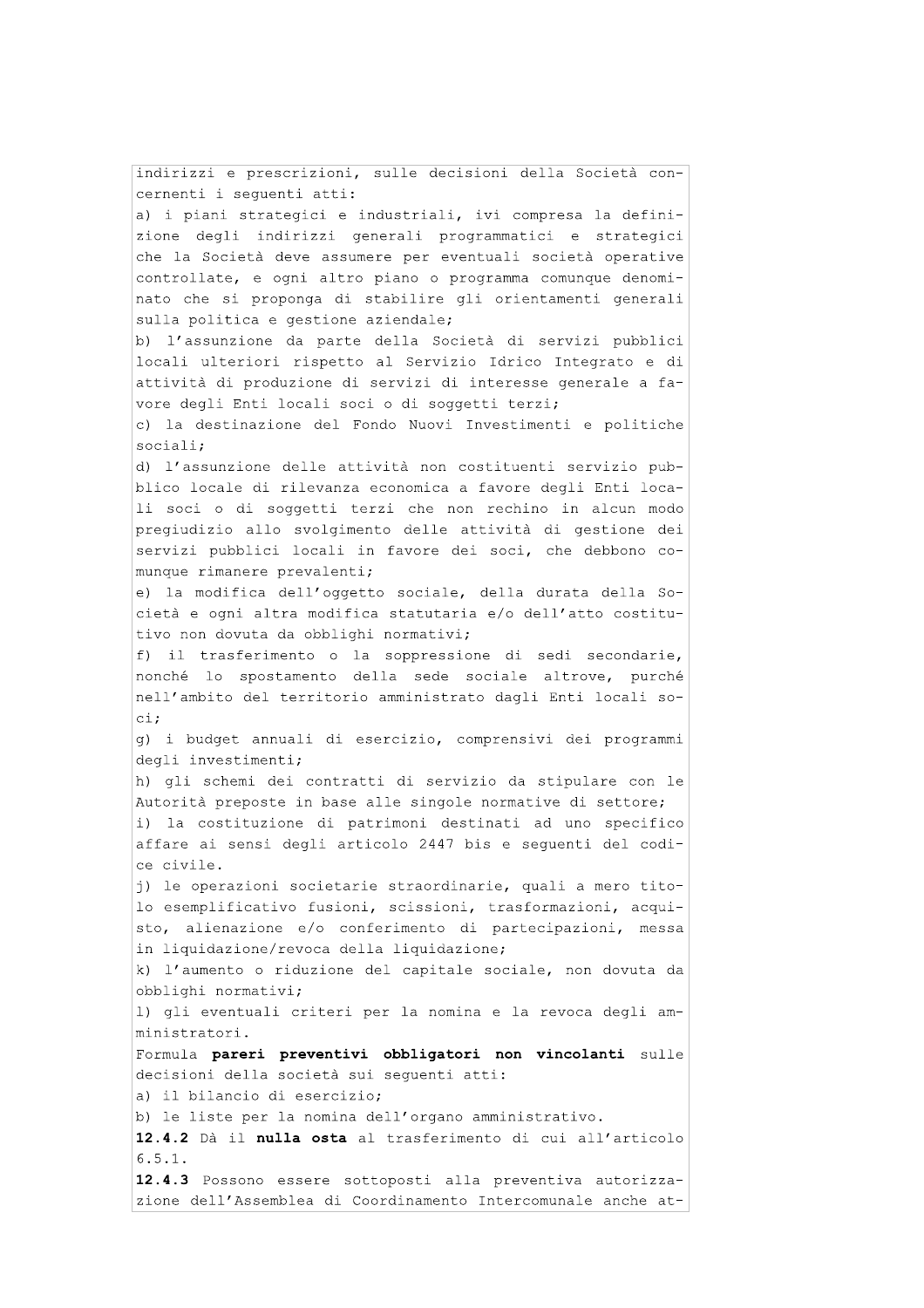ti diversi da quelli indicati nell'articolo 12.4.1 qualora ne facciano richiesta almeno quindici Enti locali soci la cui popolazione rappresenti almeno il 20% dei residenti nel territorio degli Enti locali soci, come risultante dall'ultimo censimento ISTAT.

12.4.4 Gli atti concernenti le decisioni della Società che, ai sensi dei commi precedenti, sono soggette all'autorizzazione preventiva dell'Assemblea di Coordinamento Intercomunale devono essere a questa trasmessi prima dell'approvazione da parte degli organi sociali, per quanto di rispettiva competenza. L'Assemblea di Coordinamento Intercomunale può chiedere al Consiglio di Amministrazione ulteriore documentazione a supporto della propria attività autorizzativa. Qualora ciò si verifichi, il Presidente del Consiglio di Amministrazione dovrà provvedere tempestivamente all'inoltro di quanto richiesto, anche attraverso posta elettronica.

12.4.5 L'Assemblea di Coordinamento Intercomunale vigila sull'attuazione degli indirizzi, obiettivi, priorità, piani della Società e sul rispetto delle direttive generali impartite alla stessa. A tal fine l'Assemblea di Coordinamento Intercomunale, a mezzo del proprio Presidente:

a) viene informata di ogni convocazione delle adunanze del Consiglio di amministrazione della Società con indicazione degli argomenti all'ordine del giorno e può chiedere all'organo amministrativo i verbali delle relative riunioni;

b) riceve dall'organo amministrativo una relazione annuale sull'andamento della gestione dei servizi pubblici affidati alla Società, con particolare riferimento alla qualità e quantità dei servizi resi ai cittadini nonché ai costi di qestione sostenuti in relazione agli obiettivi fissati,  $\sim$ sull'andamento generale dell'amministrazione della Società; c) si confronta con il Collegio Sindacale, con il Revisore e con l'Organismo di Vigilanza di cui al D. Lgs. 231/2001;

d) ha il potere di visitare i locali e gli impianti aziendali e di ispezionare i libri sociali;

e) può chiedere che la Società annulli gli atti adottati in contrasto con le determinazioni assunte dall'Assemblea di Coordinamento Intercomunale ovvero in assenza di preventiva approvazione di quest'ultima qualora prevista come obbligatoria nel presente Statuto.

12.5 È inoltre consentito a ciascun Ente locale socio il diritto di chiedere, sia nell'Assemblea della Società, sia al di fuori di essa, con richiesta sottoscritta dal proprio legale rappresentante, informazioni in merito alla qualità, quantità e all'andamento dei servizi pubblici affidati alla Società, purché tale diritto venga esercitato secondo modalità tali da non ostacolare una gestione efficiente della Società stessa.

#### Articolo 13

(Controllo sulla gestione dei servizi affidati alla Società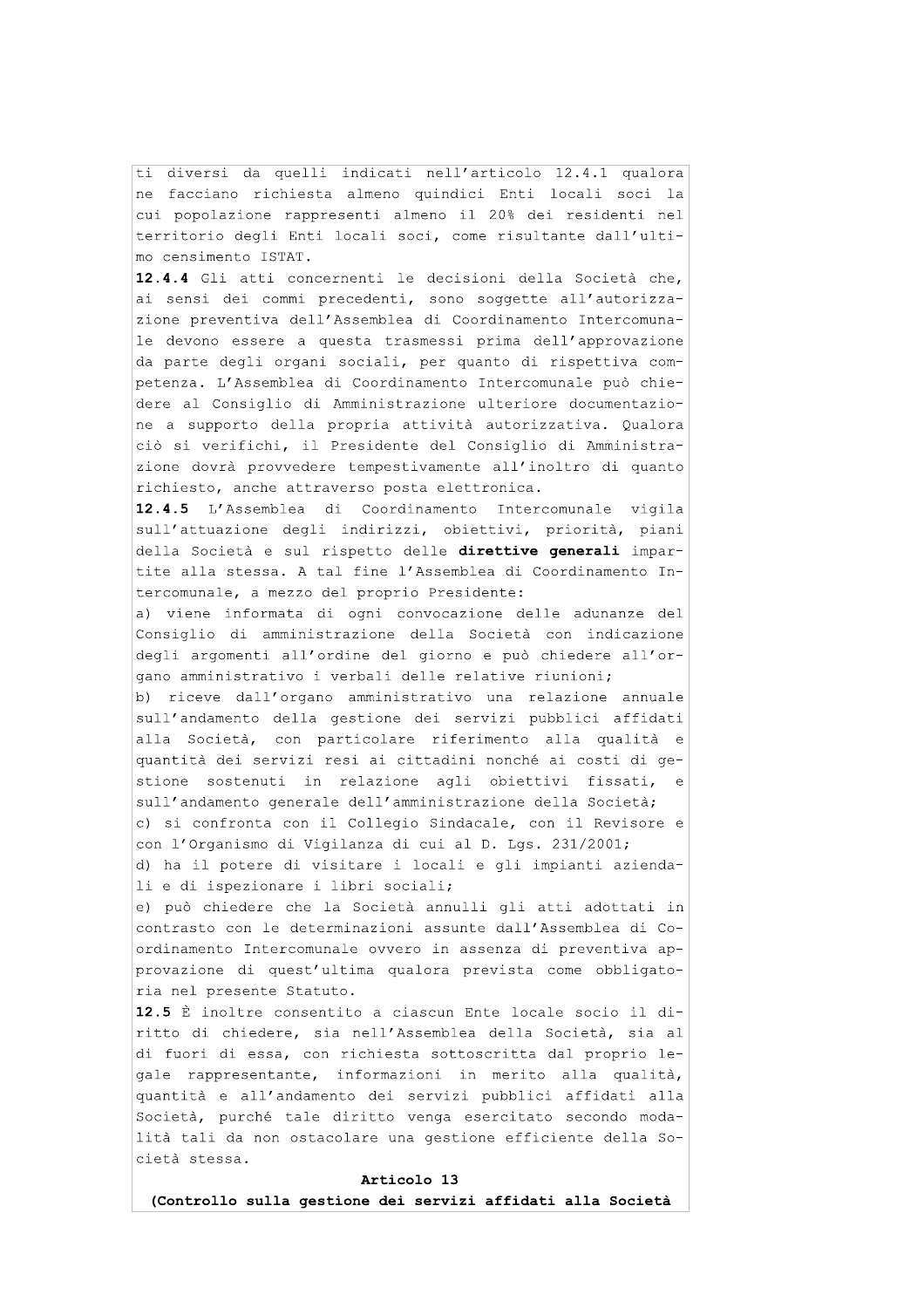# da parte di Autorità preposte sulla base delle singole normative di settore)

13.1 L'erogazione dei servizi pubblici locali gestiti dalla Società a sequito di affidamento diretto c.d. in house da parte delle Autorità preposte in base alle singole normative di settore viene disciplinata mediante apposita convenzione stipulata dalla Società con le predette Autorità.

13.2 Restano in ogni caso ferme e non possono in alcun modo essere pregiudicate dai poteri statutariamente riconosciuti all'Assemblea di Coordinamento Intercomunale le competenze inderogabili che le disposizioni di legge statale o regionale vigenti conferiscono alle competenti Autorità d'Ambito eventualmente preposte dalle singole discipline di settore allo svolgimento delle funzioni di organizzazione, programmazione e controllo della gestione dei servizi pubblici locali affidati alla Società, nonché alla predisposizione dei programmi pluriennali degli interventi (ove previsti dalla legge) che la Società dovrà realizzare.

# TITOLO V **AMMINISTRAZIONE** Articolo 14 (Modalità di amministrazione)

14.1 La Società è amministrata da un amministratore unico o da un Consiglio di amministrazione, composto da 3 (tre) o da 7 (sette) membri. Il numero è determinato dai soci in conformità alla vigente normativa applicabile alle società a partecipazione pubblica.

14.2 Per organo amministrativo si intende l'amministratore unico ovvero l'insieme degli amministratori.

14.3 Gli amministratori possono essere persone fisiche o giuridiche, anche non soci, e sono rieleggibili e devono essere dotati di particolare e adeguata competenza ed esperienza tecnica o amministrativa preferibilmente nei settori in cui la Società svolge la sua attività in via prevalente.

### Articolo 15

#### (Nomina degli amministratori)

15.1.1 Gli amministratori vengono nominati dall'Assemblea sulla base di liste presentate dagli Enti locali soci. Ciascuna lista (i) deve essere presentata da Enti locali soci che: congiuntamente rappresentino almeno il 15% del capitale sociale, (ii) deve comprendere candidati di ambedue qli Ambiti Territoriali Ottimali di cui all'art. 1.2 del presente Statuto.

15.1.2 Ciascun socio può concorrere alla presentazione di un'unica lista. In ciascuna lista dovrà essere indicato, in ordine di preferenza, un numero di candidati pari a quello degli amministratori da eleggere. Ciascuna lista dovrà essere formata da candidati che, in applicazione al riparto tra generi, siano idonei ad assicurare il rispetto delle previ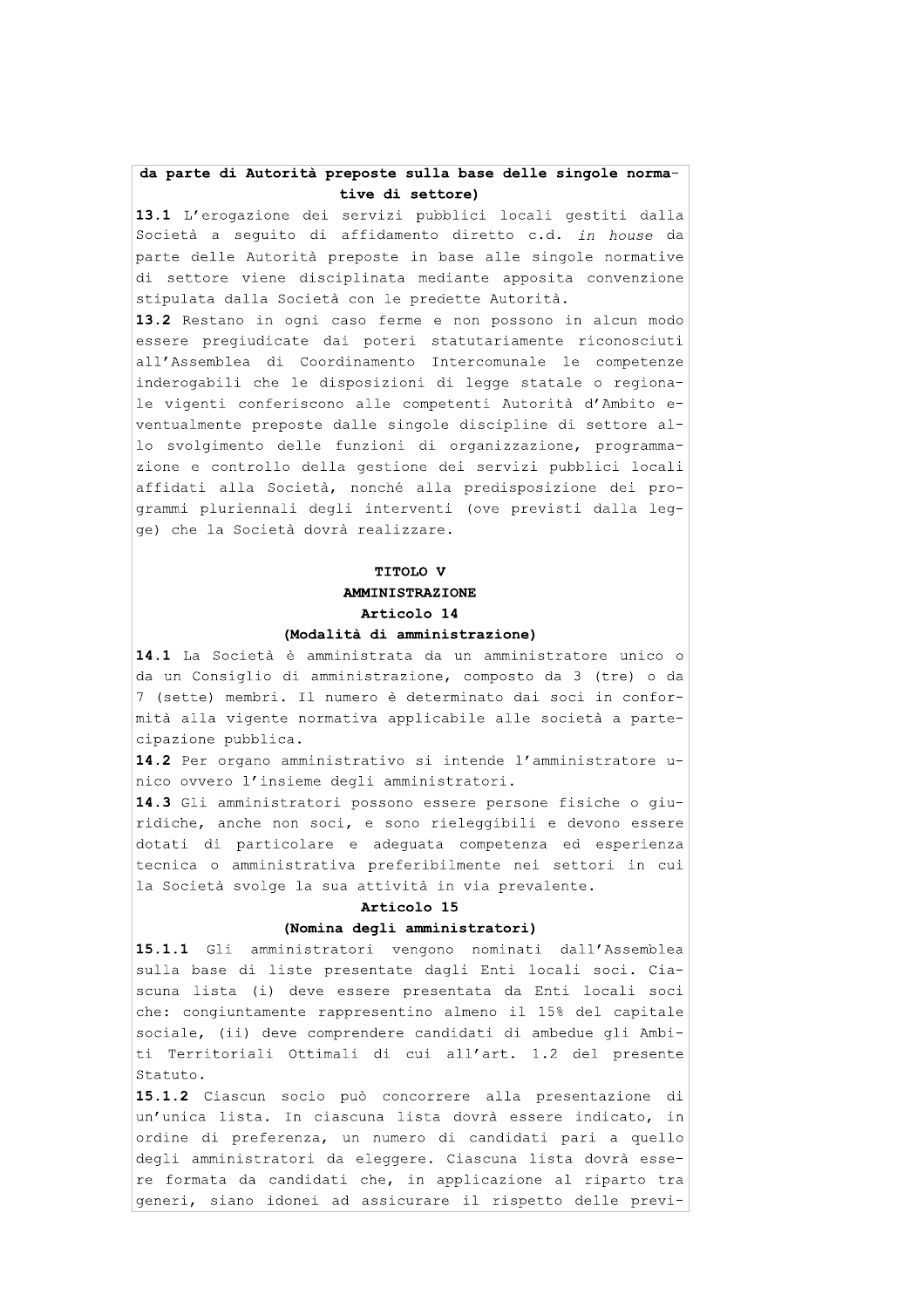sioni di legge. Ai fini del rispetto delle previsioni di legge in materia anche in caso di eventuale successivo ballottaggio, la rappresentanza di genere deve essere soddisfatta, in ciascuna lista, tenendo conto dei candidati dal primo al penultimo.

15.1.3 Le liste, sottoscritte dai soci che le hanno presentate, possono essere presentate fino a tre giorni prima dell'apertura dell'Assemblea. Ogni candidato può accettare di presentarsi in una sola delle liste a pena di ineleggibilità.

15.1.4 Unitamente a ciascuna lista, entro i rispettivi termini sopra indicati, dovranno depositarsi le dichiarazioni con le quali i singoli candidati accettano irrevocabilmente la propria candidatura e attestano, sotto la propria responsabilità, l'inesistenza di cause di ineleggibilità, nonché l'esistenza dei requisiti che fossero prescritti per le rispettive cariche. Il deposito, effettuato conformemente a quanto sopra, è valido anche per la seconda convocazione, ove prevista.

15.1.5 La nomina degli amministratori richiede la maggioranza assoluta del capitale sociale della Società. Qualora dopo due votazioni consecutive nessuna lista abbia riportato la maggioranza assoluta del capitale sociale, si procede ad una votazione di ballottaggio tra le due liste che abbiano ottenuto il maggior numero di voti rappresentanti il capitale sociale, nella seconda votazione. A sequito del ballottaggio, saranno eletti i candidati della lista che abbia ottenuto il maggior numero di voti, salvo che la lista perdente abbia ottenuto un numero di voti pari o superiore al 7,5% del capitale sociale, nel qual caso risulteranno eletti i candidati dal primo al penultimo della lista che abbia ottenuto il maggior numero di voti, nell'ordine di presentazione elencato nella lista di appartenenza, e il primo candidato, nel relativo ordine di presentazione, della lista riportante il minor numero di voti.

15.1.6 Tale meccanismo di elezione mira ad assicurare una adeguata partecipazione a tutti gli Enti locali soci ai sensi dell'art. 5, comma 5, lett. a) del d.lqs. 50/2016 e i candidati eletti ai sensi dell'art. 15 del presente Statuto si intendono rappresentativi di tutte le liste presentate.

15.2 Qualora venga proposta un'unica lista risulteranno eletti gli amministratori elencati in tale lista. Nel caso in cui non sia presentata alcuna lista, alla nomina degli amministratori non si procederà con il sistema del voto di lista sopra indicato, ma con deliberazione dell'Assemblea assunta con le maggioranze di legge, nel rispetto delle previsioni di legge in materia di rappresentazione di genere.

15.3 Qualora uno dei consiglieri di amministrazione venga a cessare dalla propria carica per qualsiasi ragione o causa, alla sostituzione dell'amministratore cessato dovrà provvedere l'Assemblea, salvo il procedimento di cooptazione da par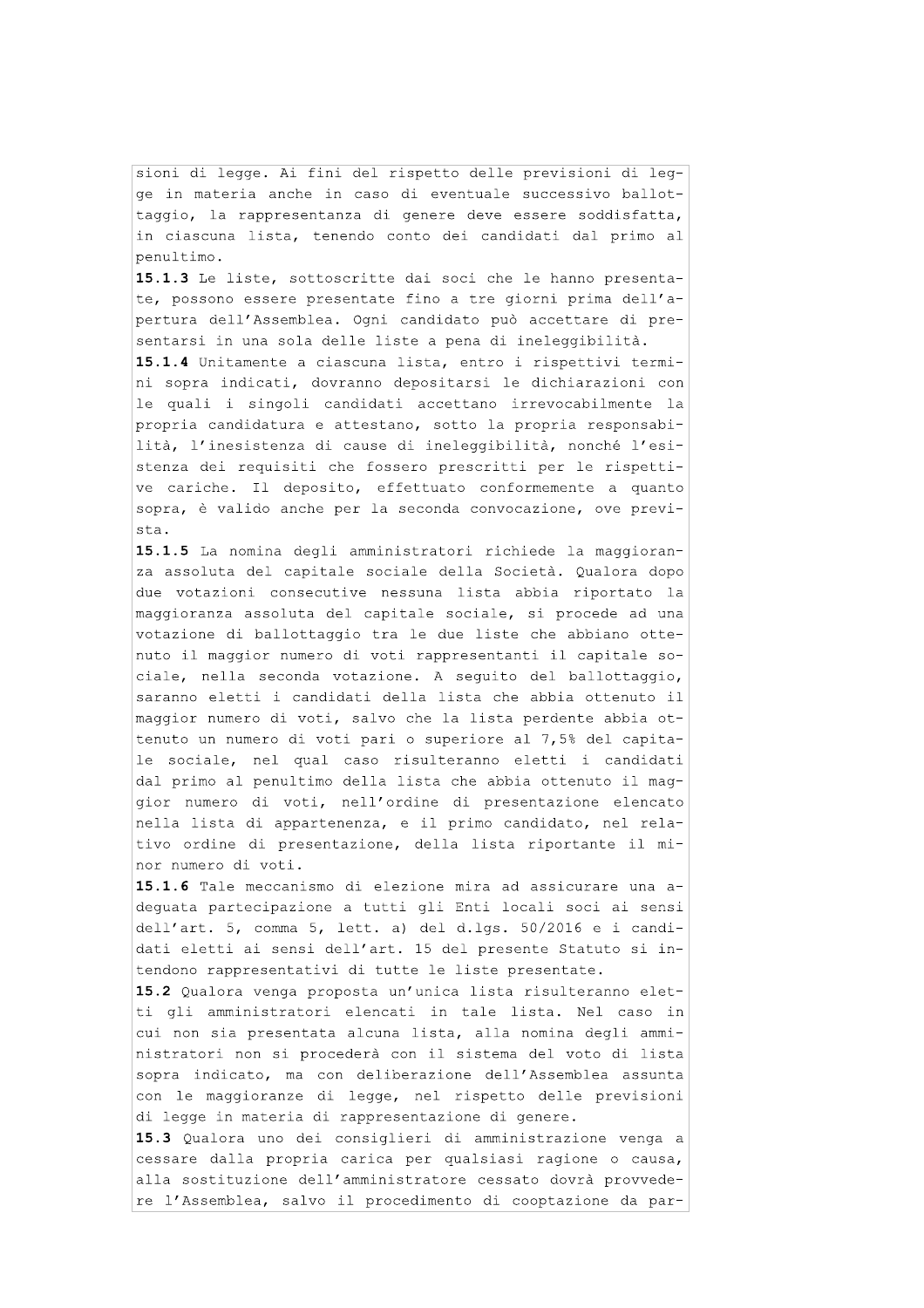te del Consiglio di amministrazione ai sensi dell'articolo 2386 del codice civile e regolato dal successivo punto 15.6. 15.4 Gli amministratori durano in carica per tre anni, con scadenza alla data dell'Assemblea convocata per l'approvazione del bilancio relativo all'ultimo esercizio, o per il minor periodo determinato dall'Assemblea all'atto della nomina. 15.5 La cessazione degli amministratori per scadenza del termine ha effetto dal momento in cui l'organo amministrativo è stato ricostituito, nel rispetto della normativa di legge in tema di partecipate; salvo quanto previsto al successivo punto 15.7, la cessazione degli amministratori per qualsiasi altra causa (diversa dalla scadenza del termine) ha effetto immediato.

15.6 Se nel corso dell'esercizio sociale vengano a mancare o cessino dalla carica uno o più amministratori, qli altri provvedono a sostituirli, purché la maggioranza sia sempre costituita da amministratori nominati dai soci e la sostituzione avvenga nel rispetto delle norme in materia di rappresentanza di genere; gli amministratori così nominati restano in carica sino alla successiva decisione dei soci.

15.7 Qualora per qualsiasi causa venga a mancare la maggioranza degli amministratori in carica, l'intero organo amministrativo si intenderà decaduto; in tal caso, gli altri amministratori dovranno - d'urgenza sottoporre alla decisione dei soci la nomina di un nuovo organo amministrativo e potranno compiere, nel frattempo, solo gli atti di ordinaria amministrazione.

15.8. I componenti del Consiglio di Amministrazione decadono inoltre se non intervengono senza giustificato motivo a tre sedute consecutive.

15.9 La dolosa o negligente violazione da parte degli Amministratori di quanto previsto nel budget e nel piano degli investimenti, la grave e/o ripetuta inosservanza delle norme di legge e delle direttive impartite dall'Assemblea di Coordinamento Intercomunale, la mancata osservanza degli indirizzi impartiti dall'Assemblea della Società costituiscono, a titolo esemplificativo, giusta causa di revoca degli amministratori. E' escluso il risarcimento di danni arrecati agli amministratori revocati senza giusta causa, ulteriori o diversi rispetto ai compensi non percepiti fino alla scadenza del mandato.

15.10 Gli amministratori sono vincolati dal divieto di cui all'articolo 2390 del codice civile.

#### Articolo 16

# (Presidente e Vice Presidente del Consiglio di Amministrazione)

16.1 Il Consiglio di Amministrazione sceglie il Presidente tra i propri componenti; può, altresì, nominare un segretario, anche estraneo al Consiglio di amministrazione; al Presidente del Consiglio di amministrazione spettano i poteri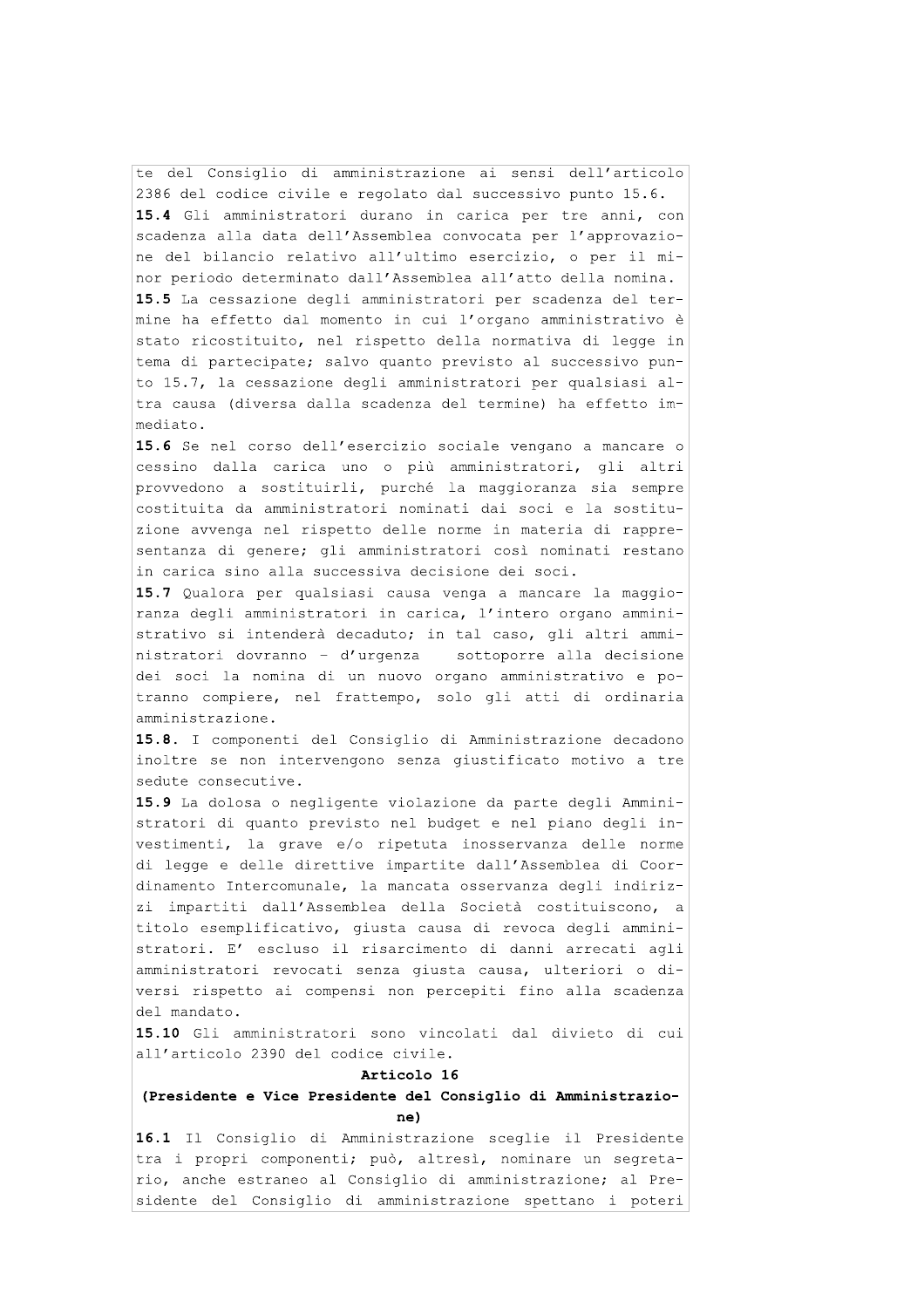di cui al primo comma dell'articolo 2381 del codice civile. 16.2 Il Presidente del Consiglio di Amministrazione ha: (i) i poteri attribuiti dal Consiglio di Amministrazione, previa assunzione di preventiva deliberazione; (ii) la rappresentanza legale della Società come da articolo 19.2; (iii) il potere di conferire procure speciali per categorie o singoli atti, sia a dipendenti della Società che a terzi, nei limiti attribuiti dal Consiglio di Amministrazione.

16.3 In caso di assenza o impedimento del Presidente, la rappresentanza legale della Società spetta al Vice Presidente del Consiglio di amministrazione che lo sostituisce ai sensi del presente Statuto e che è scelto dal Consiglio di amministrazione medesimo tra i propri componenti, senza riconoscimento di compensi aggiuntivi.

#### Articolo 17

#### (Organi delegati, procuratori e direttore generale)

17.1 Il Consiglio di Amministrazione può delegare tutte o parte delle proprie attribuzioni ad uno o più dei suoi componenti, compatibilmente con le norme vigenti, determinandone i poteri; in tal caso, si applicano le disposizioni contenute nei commi terzo, quarto, quinto e sesto dell'articolo 2381 del codice civile.

17.2 Il Consiglio di Amministrazione può sempre impartire direttive al consigliere delegato e avocare a sé operazioni contenute nella delega, nonché revocare le deleghe conferite.

17.3 L'organo amministrativo nomina, sostituisce e revoca il direttore generale, determinandone le funzioni, le attribuzioni, le facoltà e i compensi.

17.4 L'organo amministrativo può, altresì, nominare, sostituire e revocare institori, procuratori e mandatari, in genere, per determinati atti o categorie di atti.

# Articolo 18

# (Decisioni del Consiglio di Amministrazione)

18.1 Il Consiglio di Amministrazione si pronuncia tutte le volte che il Presidente del Consiglio di Amministrazione lo giudichi opportuno e/o necessario o quando ne sia fatta richiesta scritta da almeno uno dei suoi componenti.

18.2 Saranno riservate alla competenza esclusiva del Consiglio di Amministrazione e non possono essere oggetto di delega le decisioni relative alle materie di cui al quarto comma dell'art. 2381 del codice civile e quelle di sequito indicate:

- (i) proposta di determinazione e modifica dell'indirizzo generale della Società, del budget annuale e del piano industriale pluriennale della stessa;
- (ii) stipula, modifica e/o risoluzione di ogni contratto di valore superiore ad Euro cinquecentomila (500.000,00) per anno, salvo i contratti di somministrazione di energia e utenze con enti erogatori e fornitori (quali a ti-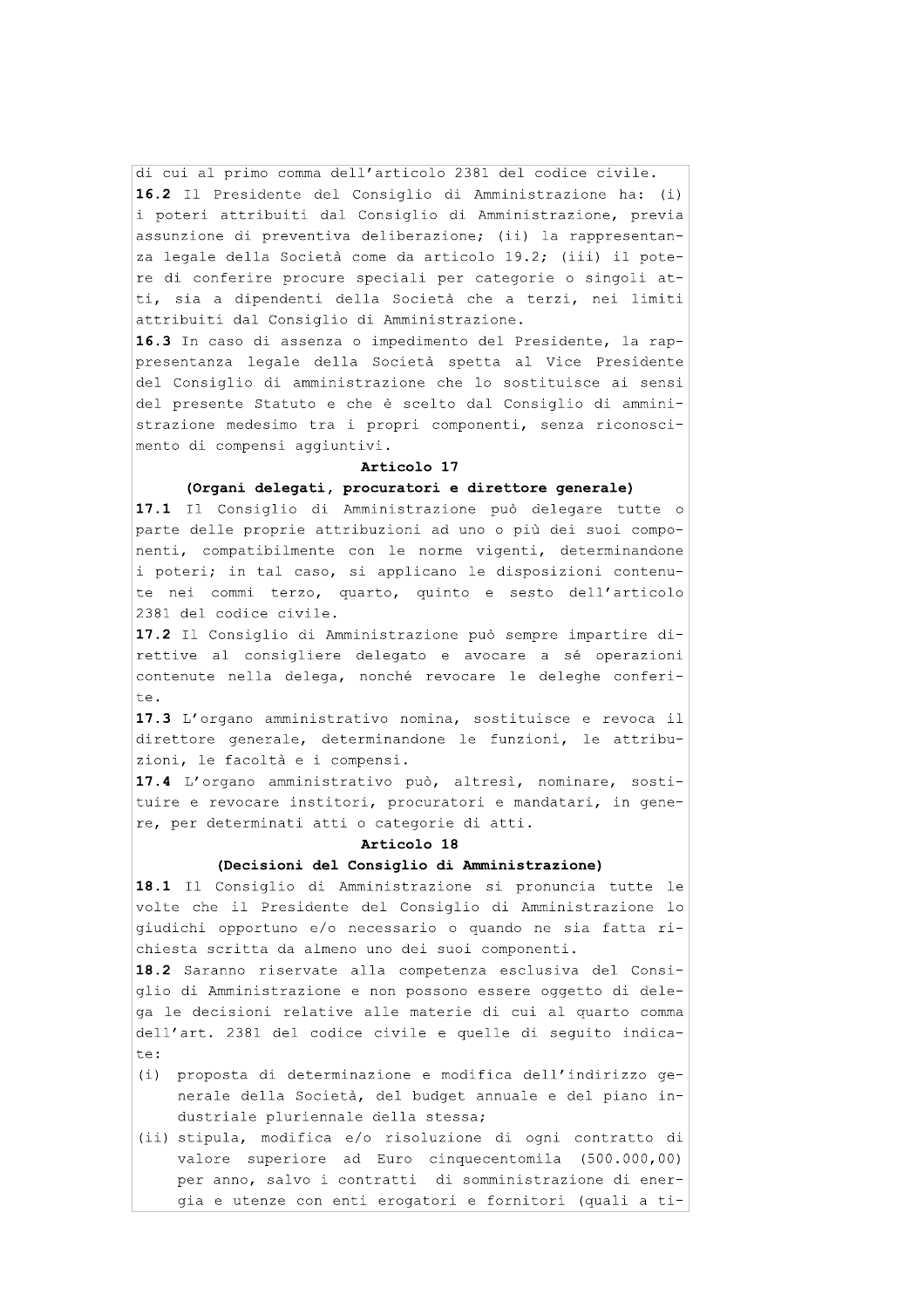tolo esemplificativo: energia elettrica, gas, acqua, telefono, riscaldamento, raccolta rifiuti) relativi a beni di proprietà della Società;

- (iii) istituzione, trasferimento o soppressione di sedi secondarie;
- (iv) adozione e le modifiche del modello organizzativo e gestionale ex D.Lgs. 231/2001;
- (v) sostituzione dei componenti del Consiglio di Amministrazione nei casi di cui al paragrafo 15.6, dell'eventuale comitato esecutivo e di qualsivoglia altro organo gestionale o di indirizzo costituito nella Società, conferimento, variazione o revoca di deleghe a membri del Consiglio di Amministrazione o procure a terzi.;

(vi) assunzione, nomina e licenziamento di dirigenti;

- (vii) ammissibilità ai sensi del paragrafo 5.2 dell'ingresso nella compagine sociale di un nuovo socio;
- approvazione di transazioni su controversie giu- $(viii)$ diziali o stragiudiziali coinvolgenti la Società di valore superiore a Euro  $100.000,00$  (centomila/00);
- (ix) linee quida in materia di esercizio del potere di direzione e coordinamento da parte della Società su eventuali società operative controllate, nonché contratti e/o regolamenti disciplinanti l'attività di direzione e coordinamento;
- (x) decisioni relative al diritto di voto nelle assemblee delle società controllate o partecipate dalla Società aventi all'ordine del giorno le materie indicate al presente articolo 18;
- (xi) concessioni, sotto qualsiasi forma, di finanziamenti e/o garanzie alle società controllate e/o partecipate.

18.3 Il Consiglio di Amministrazione deve decidere in riunione collegiale. Il Consiglio di Amministrazione può essere convocato anche in luogo diverso dalla sede sociale, purché in Italia. Il Consiglio di Amministrazione delibera in presenza della maggioranza degli amministratori in carica, a maggioranza dei presenti.

18.4 Il Consiglio di Amministrazione è convocato dal Presidente del Consiglio di Amministrazione, con avviso spedito almeno tre giorni o, in caso di urgenza, 24 ore prima di quello fissato per la riunione, con lettera raccomandata o posta elettronica certificata, ovvero con qualsiasi altro mezzo idoneo ad assicurare la tempestiva informazione sugli argomenti da trattare e la prova dell'avvenuto ricevimento (quali, lettera consegnata a mano, telefax, posta elettronica), e pervenuto a tutti gli amministratori e ai sindaci effettivi (se nominati); nell'avviso di convocazione devono essere indicati il giorno, il luogo e l'ora della riunione, nonché l'elenco delle materie da trattare.

18.5 Anche in assenza di formale convocazione, il Consiglio di Amministrazione è validamente costituito quando ad esso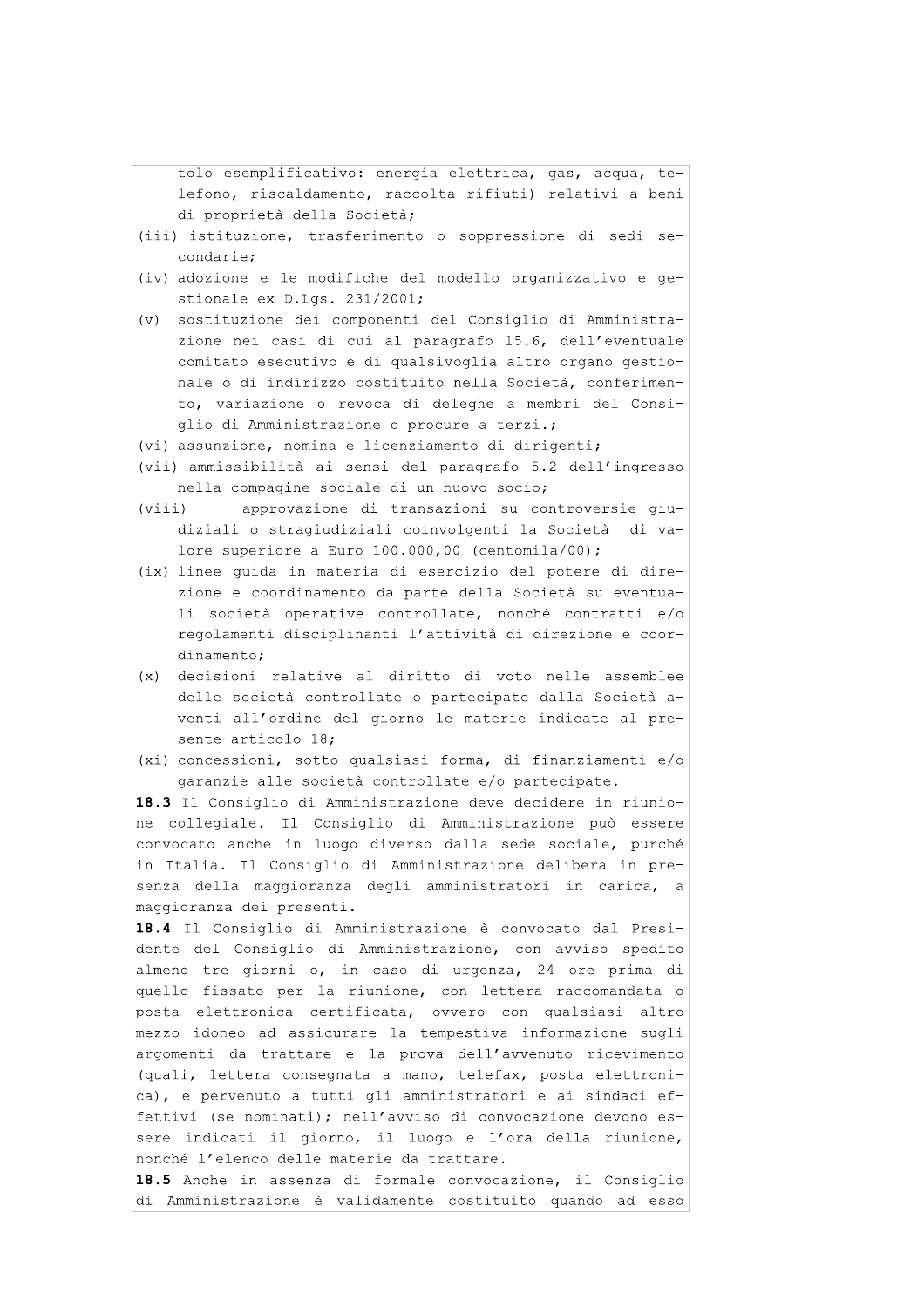partecipino tutti gli amministratori in carica e i sindaci effettivi (se nominati). 18.6 Le riunioni del Consiglio di Amministrazione si possono svolgere anche in più luoghi, contiqui o distanti, audio e/o video collegati, a condizione che: (i) siano presenti nello stesso luogo il Presidente della riunione e il soggetto verbalizzante, i quali provvederanno alla formazione e alla sottoscrizione del verbale, dovendosi ritenere svolta la riunione in detto luogo; (ii) sia consentito al Presidente della riunione di accertare l'identità degli intervenuti, regolare lo svolgimento della riunione, constatare e proclamare i risultati della votazione: (iii) sia consentito al soggetto verbalizzante di percepire adequatamente qli eventi della riunione oqqetto di verbalizzazione; (iv) sia consentito agli intervenuti di partecipare alla discussione e alla votazione simultanea sugli argomenti all'ordine del giorno, nonché di visionare, ricevere e trasmettere documenti. 18.7 Le deliberazioni del Consiglio di amministrazione sono valide se vi è la presenza effettiva della maggioranza dei suoi componenti in carica. Le deliberazioni del Consiglio di Amministrazione devono constare da verbale sottoscritto dal Presidente e dal soggetto verbalizzante. Le decisioni degli amministratori devono essere trascritte nel libro delle decisioni degli amministratori. Articolo 19 (Poteri dell'organo amministrativo e rappresentanza) 19.1 L'organo amministrativo è investito di tutti i poteri per l'amministrazione della Società, ferma restando la necessità di autorizzazione nei casi richiesti dalla legge, e provvede a tutto quanto non sia riservato, dalla legge o dal presente statuto, alla decisione dei soci. 19.2 La rappresentanza della Società, anche processuale (ivi compresa la facoltà di promuovere azioni e istanze giudiziarie, anche in sede di revocazione e cassazione, e di nominare all'uopo avvocati e procuratori alle liti), spetta: (i) all'amministratore unico; (ii) al Presidente del Consiglio di Amministrazione; (iii) all'/aqli amministratore/i delegato/i, se nominato/i, nell'ambito e per l'esercizio dei poteri attribuiti, secondo disciplina vigente; (iv) a direttori, institori, procuratori e a tutte le persone estranee all'organo amministrativo da questo designate nell'ambito e per l'esercizio dei poteri loro attribuiti. Articolo 20 (Remunerazione degli amministratori) 20.1 I componenti del Consiglio di Amministrazione hanno di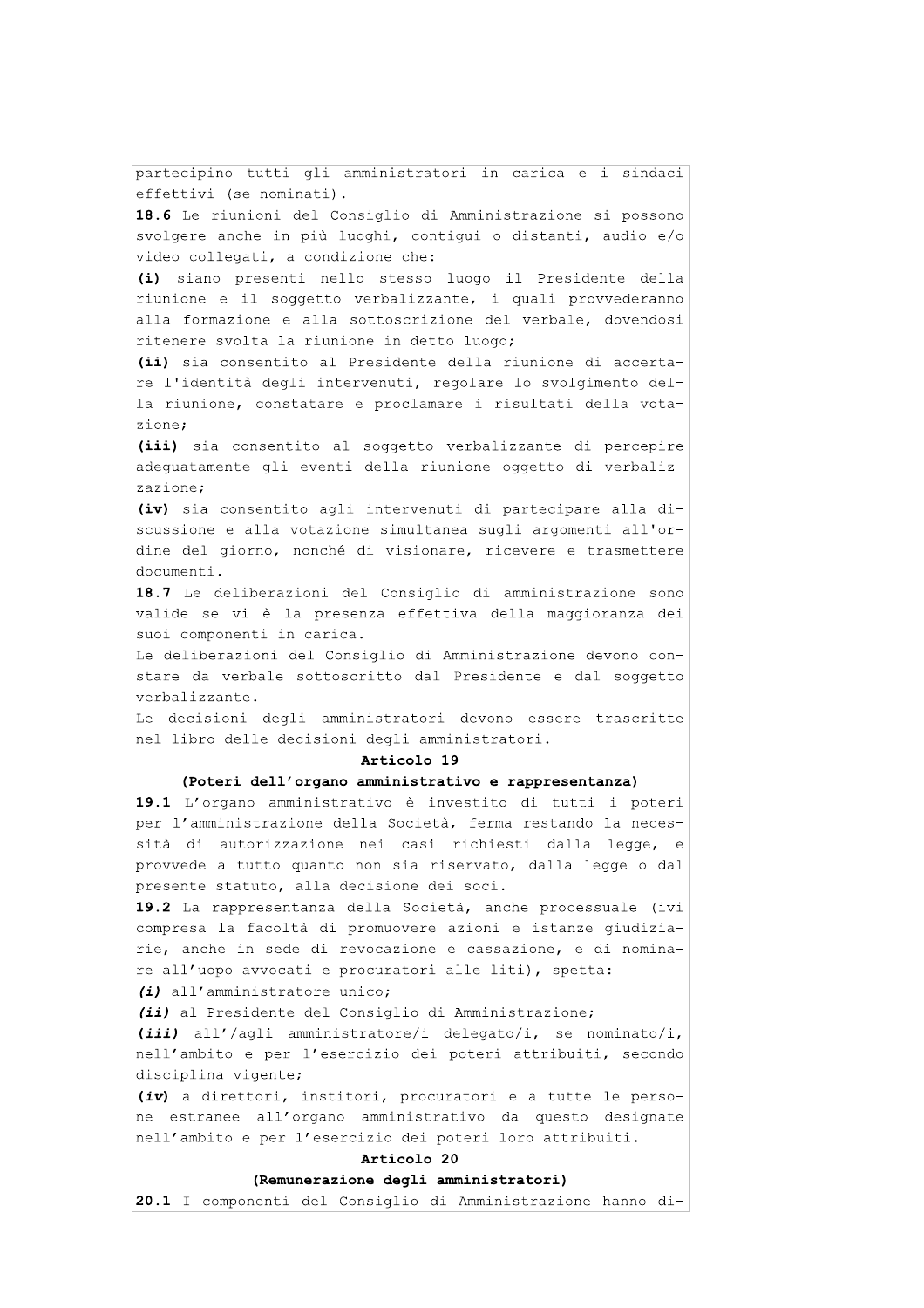ritto al rimborso delle spese sostenute in ragione del loro ufficio e ad un compenso, determinato dall'Assemblea all'atto della nomina, nel rispetto dei limiti imposti dalla legge per le società di proprietà degli Enti locali soci.

L'Assemblea può determinare un importo complessivo per la remunerazione di tutti gli amministratori.

# TITOLO VI COLLEGIO SINDACALE E REVISORE Articolo 21

# (Collegio Sindacale)

21.1 La gestione della Società è controllata da un Collegio Sindacale.

21.2 Il Collegio Sindacale è composto da tre sindaci effettie due sindaci supplenti, nominati vi di cui uno Presidente con decisione dei soci; i componenti il Collegio Sindacale essere scelti tra gli iscritti nel devono in ogni caso registro dei revisori contabili istituito presso il Ministero della Giustizia.

La nomina del Collegio Sindacale viene effettuata secondo modalità tali da garantire che almeno un sindaco effettivo e un sindaco supplente appartengono al genere meno rappresentato, o comunque che il genere meno rappresentato ottenga il numero dei componenti necessario per il rispetto della normativa vigente tempo per tempo.

21.3 Se nel corso del mandato vengono a mancare uno o più sindaci effettivi subentrano i sindaci supplenti nell'ordine atto a garantire il rispetto delle quote di genere, come sopra stabilito, mentre l'Assemblea provvede alla nomina dei nuovi sindaci fino al ripristino del numero stabilito. I nuovi sindaci comunque durano in carica solo fino all'esaurimento del mandato dei sindaci che sono chiamati a sostituire.

21.4 I componenti del Collegio Sindacale sono nominati per un periodo di tre esercizi e scadono alla data della decisione dei soci di approvazione del bilancio relativo al terzo esercizio della carica. I sindaci sono rieleggibili.

21.5 Le competenze annuali dei membri del Collegio Sindacale sono determinate dall'Assemblea all'atto della nomina, come pure l'eventuale rimborso spese.

21.6 Le riunioni del Collegio Sindacale possono svolgersi anche per audio e/o video conferenza, secondo quanto previsto al precedente punto 18.6.

# Articolo 22 (Revisore)

22.1 La Società, con decisione dei soci, nomina un revisore o una società di revisione.

22.2 Il revisore e la società di revisione devono essere iscritti nel registro istituito presso il Ministero della Giustizia.

22.3 Al revisore e alla società di revisione si applicano le norme previste in tema di società per azioni.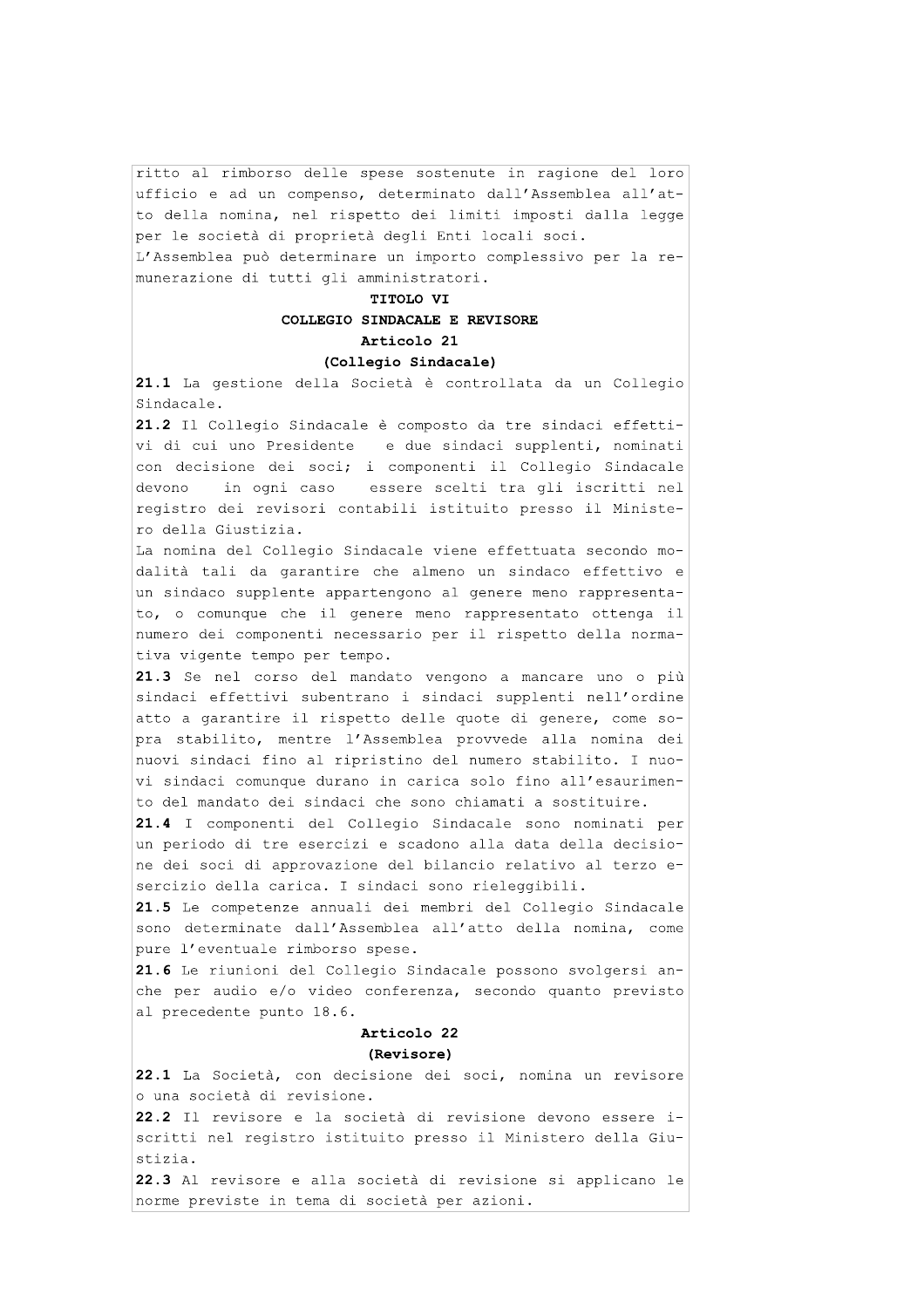# TITOLO VII BILANCIO E UTILI Articolo 23 (Esercizio sociale)

23.1 Gli esercizi sociali si chiudono al trentuno (31) dicembre (12) di ogni anno.

# Articolo 24

(Bilancio)

24.1 Alla fine di ogni esercizio sociale, l'organo amministrativo redige il bilancio, a norma di legge.

24.2 Il bilancio è presentato ai soci entro il termine di centoventi giorni dalla chiusura dell'esercizio sociale; nel caso in cui la Società sia tenuta alla redazione del bilancio consolidato ovvero quando lo richiedano particolari esigenze relative alla struttura e all'oggetto della Società, il bilancio potrà essere presentato ai soci entro il termine di centottanta giorni dalla chiusura dell'esercizio sociale.

# Articolo 25

#### $(Utili)$

25.1 Gli utili netti risultanti dal bilancio, dedotto un importo non inferiore al 5% (cinque per cento) da destinare alla riserva legale fino al limite di legge, sono destinati a favore di riserve straordinarie o ad altra destinazione ovvero rinviati, in tutto o in parte, all'esercizio successivo.

# TITOLO VIII **SCIOGLIMENTO**

# Articolo 26

# (Scioglimento)

26.1 Per la liquidazione e lo scioglimento della Società si osservano le norme di legge.

# TITOLO IX

## RINVIO

# Articolo 27

#### (Rinvio)

27.1 Per tutto quanto non disciplinato dal presente statuto, si fa espresso rinvio alle norme di legge regolanti la materia. F.to: Piergiorgio Cortelazzo - Giorgio Gottardo notaio

 $(L.S.)$ .